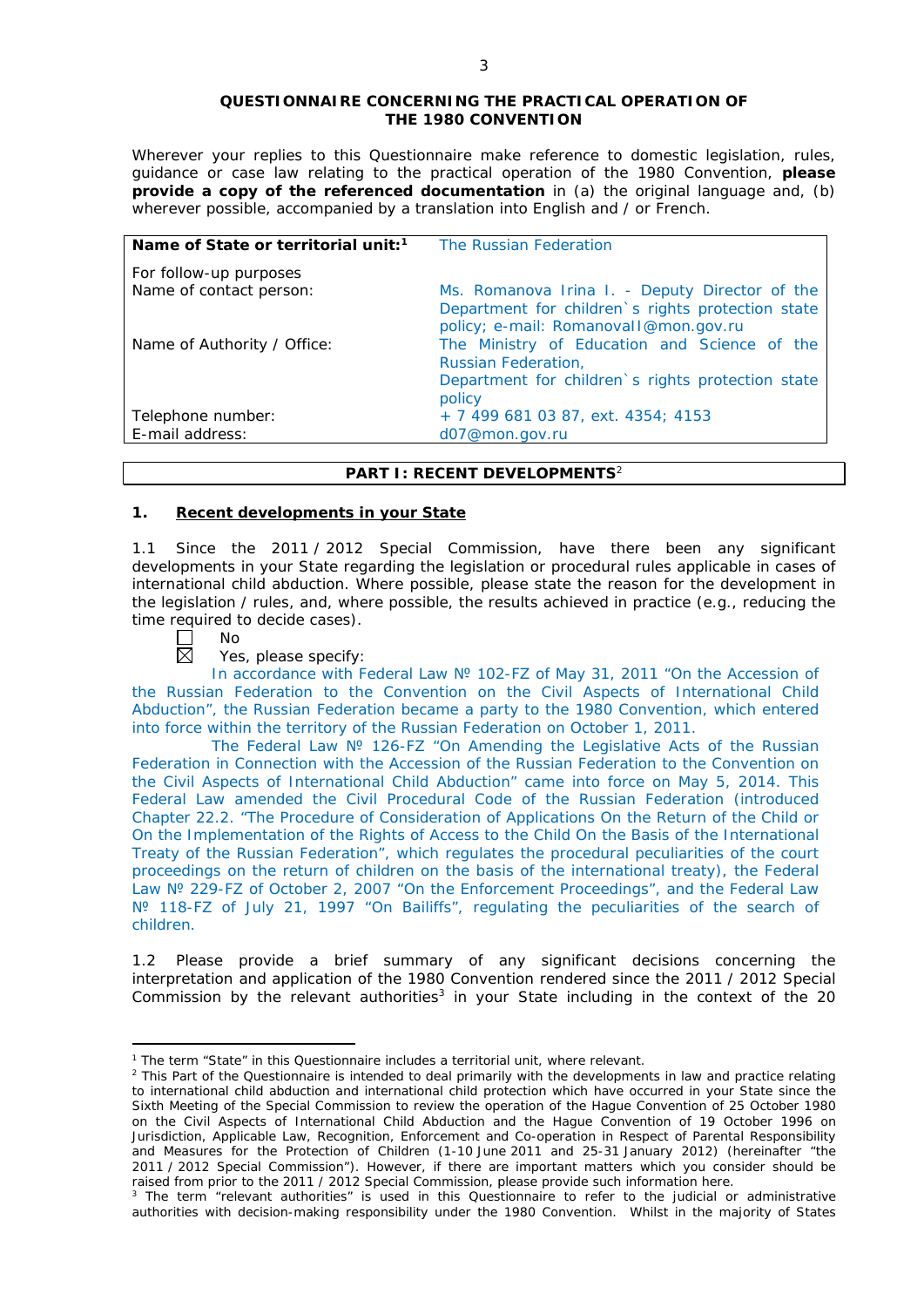November 1989 United Nations Convention on the Rights of the Child and relevant regional instruments.

According to Article 244.11 (1) of the Civil Procedural Code of the Russian Federation (hereinafter - the CPC RF) an application for return of the child wrongfully removed to the Russian Federation or retained in the Russian Federation or effective exercise of rights of access in regard to that child on the basis of an international treaty of the Russian Federation shall be submitted to the court by a parent or other person considering that the defendant has violated his rights of custody or rights of access, or is submitted to the court by the prosecutor.

In accordance with Article 244.11 (2) of the CPC RF: a centralized jurisdiction has been established for the courts that address the court cases within the scope of the 1980 Convention. Depending on the whereabouts of the child the request on the return of the child or on the exercise of the right of access shall be submitted to either of 8 court: Tverskoy district court of Moscow, which is located at the address: 127051, Moscow, Tsvetnoy Boulevard, 25А (Central Federal District); Dzerzhinsky district court of St. Petersburg, which is located at the address: 191123, St. Petersburg, Vosstanya St., 38 (Northwestern Federal District); Pervomaisky district court of Rostov-on-Don, which is located at the address: 344029, Rostov-on-Don, Metallurgicheskaya St., 29 (Southern Federal District); Pyatigorsky city court, which is located at the address: 357500, Universitetskaya St., 34 A (North Caucasian Federal District); Kanavinsky district court of Nizhny Novgorod, which is located at the address: 603950, Nizhny Novgorod, Iyulskikh dney St., 2 (Volga Federal District); Zheleznodorozhny district court of Yekaterinburg, which is located at the address: 620141, Yekaterinburg, Pekhotintsev St., 23 (Ural Federal District); Central district court of Novosibirsk, which is located at the address: 630099, Novosibirsk, Gorkogo St., 89 (Siberian Federal District); Central district court of Khabarovsk, which is located at the address: 680038, Khabarovsk, Serysheva St., 60 (Far Eastern Federal District).

If the child`s whereabouts on the territory of the Russian Federation are unknown, the application for the return of the child or effective execution of access rights shall be submitted to the relevant competent court, envisaged in part 2 of the present Article, in accordance with the last known place of residence of the child in the Russian Federation or to the last known place of residence of the defendant in the Russian Federation (part 3 of Article 244.11).

According to Article 244.17 (1) of CPC RF an appeal or submission to the court decision in the case on the return of the child or on effective exercise of rights of access may be filed within ten days from the date of the making of final decision of the court.

Under Article 244.17 (2) of CPC RF the case for the return of the child or of effective exercise of the rights of access received through the appeal or the submission shall be considered in a period not exceeding one month from the date of its receipt by the court of appeal.

At the same time, in accordance with Article 244.18 (1) of the CPC RF a procedural appeal to the first instance court ruling in the case on the return of the child or on effective exercise of rights of access may be filed by parties or other individuals participating in the case, while the prosecutor may initiate appellate submission within 10 days after the first instance court decision in accordance with rules established in Chapter 39 of the CPC RF. In accordance with Article 244.18 (2) of the CPC RF a procedural appeal, submission, mentioned in part 1 of this Article, shall be considered in a period not exceeding 10 days since the case to the appeal proceedings was submitted.

The judicial decisions can also be appealed to the court of cassation and supervision all of the way to the Supreme Court of the Russian Federation (Chapters 41 - 41 of the CPC RF).

In accordance with Article 376 (2) of the CPC RF judicial rulings may be appealed against with a court of the cassation instance within six months as from the date when they enter into legal force, provided that the persons cited in part 1 of this Article have exhausted the other ways of appealing against a judicial rulings established by the CPC RF before the date when it enters into legal force.

Under Article 320 (2) of the CPC RF appeals, appellate submissions on the district court decisions shall be considered by the supreme court of a republic, the territorial or regional court, the court of a city of federal importance, the court of an autonomous region, the

-

Parties such "authorities" will be courts (*i.e.*, judicial), in some States Parties administrative authorities remain responsible for decision-making in Convention cases.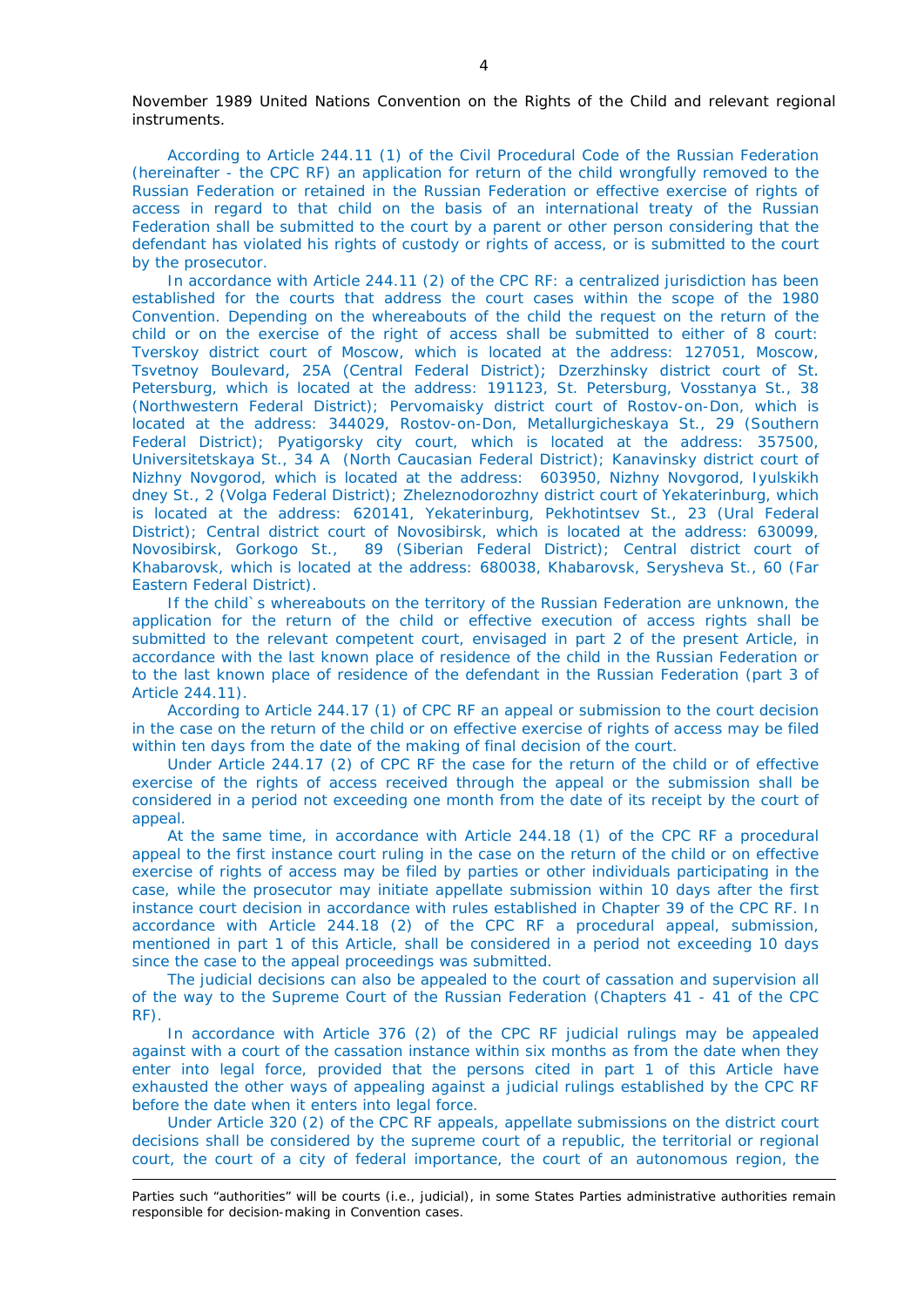court of an autonomous area.

The term for appealing against the decision commences from the date of the decision issued in its final form and for a cassation appeals – from the date when the court ruling comes into force.

Currently, the Central Authority of the Russian Federation is drawing up a collection to be published (in Russian and in English) of most important decisions on returning the child or on enforcing the right of access to the child rendered by the courts of the Russian Federation.

As of today, there is a number of court decisions of denying the return of children to the foreign state and the return of children to the territory of habitual residence in Spain, the UK, Estonia and a few more states; some of these decisions have been implemented, others are yet on the enforcement.

1.3 Please provide a brief summary of any other significant developments in your State since the 2011 / 2012 Special Commission relating to international child abduction.

Currently, the Central Authority of the Russian Federation monitors more than 270 cases in scope of the 1980 Convention and the 1996 Convention in regard to children who have been removed to Russia or from Russia. For most of these cases the claim for the return of children under the 1980 Convention was not applied. In approximately 15% of them, the competent courts of the Russian Federation decided to satisfy the claim on the return of the child or to refuse to satisfy the claim on the return of the child, as well as the exercise of the right of access to the child. At the same time, a peaceful settlement of the conflict was achieved in a number of cases.

# **2. Issues of compliance**

2.1 Are there any States Parties to the 1980 Convention with whom you are having particular challenges in achieving successful co-operation? Please specify the challenges you have encountered and, in particular, whether the problems appear to be systemic.<br>  $\boxtimes$  No

No Yes, please specify:

Please insert text here

2.2 Are you aware of situations / circumstances in which there has been avoidance / evasion of the 1980 Convention?

 $\boxtimes$ No  $\Box$ 

Yes, please specify: Please insert text here

# **PART II: THE PRACTICAL OPERATION OF THE 1980 CONVENTION**

# **3. The role and functions of Central Authorities designated under the 1980 Convention**<sup>4</sup>

#### *In general*

3.1 Have any challenges arisen in practice in achieving effective communication or cooperation with other Central Authorities?

- $\boxtimes$ No  $\Box$ 
	- Yes, please specify: Please insert text here

3.2 Have any of the duties of Central Authorities, as set out in **Article 7** of the 1980 Convention, raised any particular problems in practice either in your State, or in States Parties with whom you have co-operated?

 $\boxtimes$ No

Yes, please specify: Please insert text here

<sup>-</sup><sup>4</sup> See also Section 5 below on "Ensuring the safe return of children" which involves the role and functions of Central Authorities.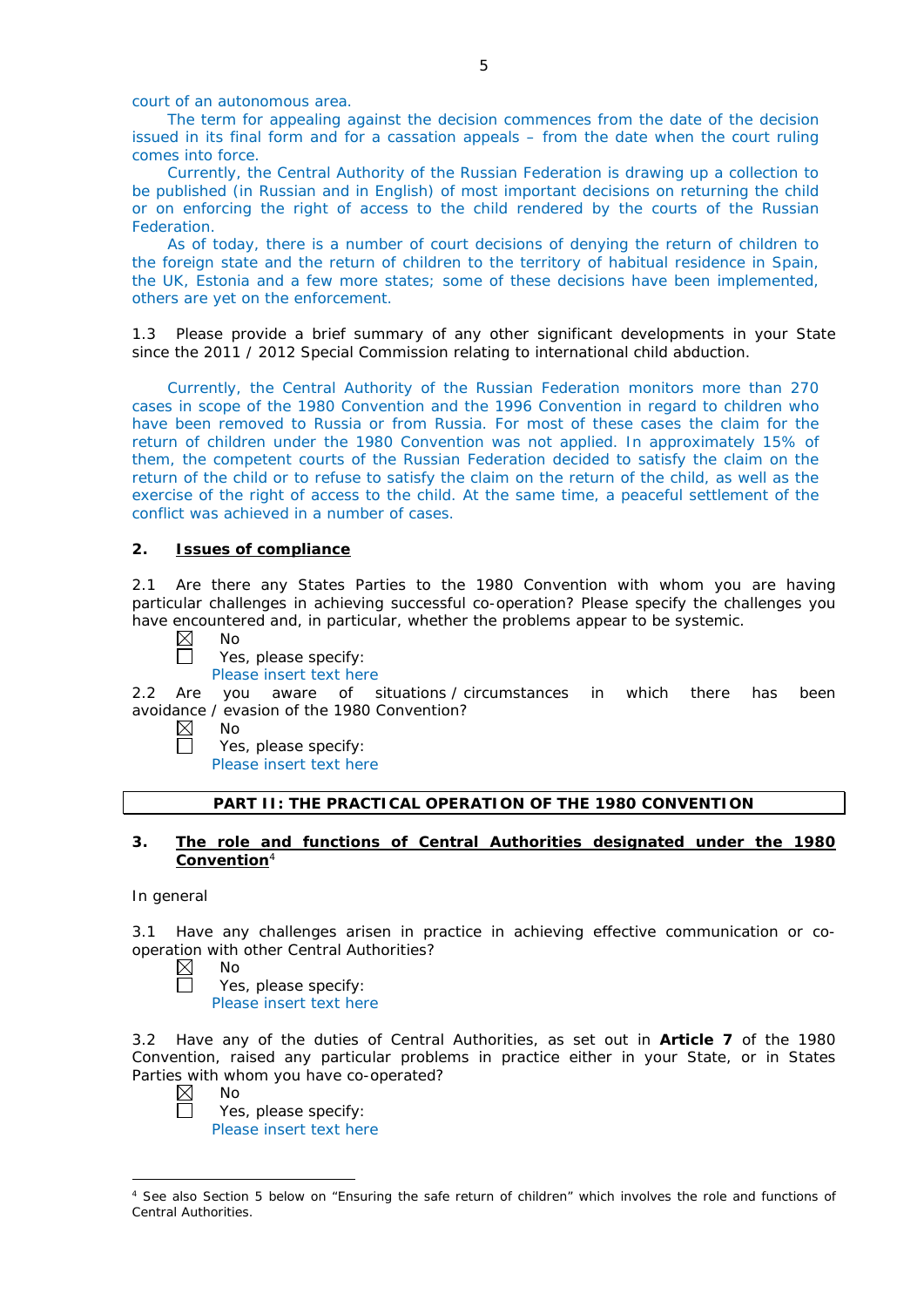- No
	- Yes, please specify: Please insert text here

## *Legal aid and representation*

3.4 Do the measures your Central Authority takes to provide or facilitate the provision of legal aid, legal advice and representation in return proceedings under the 1980 Convention (**Art. 7(2)-(g)**) result in delays in proceedings either in your own State, or, where cases originate in your State, in any of the requested States you have dealt with?

| M<br>O |
|--------|
|        |

Yes, please specify: Please insert text here

3.5 Are you aware of any other challenges in your State, or, where cases originate in your State, in any of the requested States you have dealt with, regarding the obtaining of legal aid, advice and / or representation for either left-behind parents or taking parents? $5$ 

 $\boxtimes$ No

 $\Box$ 

Yes, please specify: Please insert text here

# *Locating the child*

3.6 Has your Central Authority encountered any challenges with locating children in cases involving the 1980 Convention, either as a requesting or requested State?<br>  $\boxtimes$  No<br>
Yes, please specify the challenges encountered and what step

No

Yes, please specify the challenges encountered and what steps were taken or are considered to be taken to overcome these challenges: Please insert text here

3.7 Has your Central Authority worked with any external agencies to discover the whereabouts of a child wrongfully removed to or retained within your State (*e.g.*, the police, Interpol, private location services)?

Г No  $\boxtimes$ 

<u>.</u>

Yes, please share any good practice on this matter:

In accordance with the Federal Law of the Russian Federation of May 5, 2014 № 126-FZ "On Amendments to Certain Legislative Acts of the Russian Federation in Connection with the Accession of the Russian Federation to the Convention on the Civil Aspects of International Child Abduction" (hereinafter - the 2014 Law), which amended Federal Law № 229-FZ of October 2, 2007 "On The Enforcement Proceedings" (hereinafter the 2007 Law and Federal Law Nº 118-FZ of July 21, 1997 "On Bailiffs", the Federal Bailiffs Service of the Russian Federation (hereinafter - the FBS of Russia) is to determine the location of the minor under the request of the Central Authority of the Russian Federation for the search of a child.

According to the amendments introduced by the 2014 Law to the 2007 Law, the Central Authority forward to the FBS of Russia an executive document-request of the Central Authority appointed in the Russian Federation to ensure the fulfillment of obligations under the international treaty of the Russian Federation, on the search for the child wrongfully removed to the Russian Federation or retained within the Russian

<sup>&</sup>lt;sup>5</sup> See paras 1.1.4 to 1.1.6 of the "Conclusions and Recommendations of the Fifth Meeting of the Special Commission to review the operation of the *Hague Convention of 25 October 1980 on the Civil Aspects of International Child Abduction* and the practical implementation of the *Hague Convention of 19 October 1996 on Jurisdiction, Applicable Law, Recognition, Enforcement and Co-operation in Respect of Parental Responsibility and Measures for the Protection of Children* (30 October – 9 November 2006) (hereinafter referred to as the ["Conclusions and Recommendations of the 2006 Special Commission"](https://assets.hcch.net/upload/concl28sc5_e.pdf)) and paragraphs 32 to 34 of the [Conclusions and Recommendations of the Special Commission](https://assets.hcch.net/upload/wop/concl28sc6_e.pdf) to review the operation of the Hague Convention of *[19 October 1980 on Jurisdiction, Applicable law, Recognition, Enforcement and Co-operation in Respect of](https://assets.hcch.net/upload/wop/concl28sc6_e.pdf)  [Parental Responsibility and Measures for the Protection of Children](https://assets.hcch.net/upload/wop/concl28sc6_e.pdf)* (1-10 June 2011 and 25-31 January 2012) (hereinafter the "C&R of the 2011/2012 Special Commission") (available on the Hague Conference website at < www.hcch.net > under "Child Abduction Section" then "Special Commission meetings").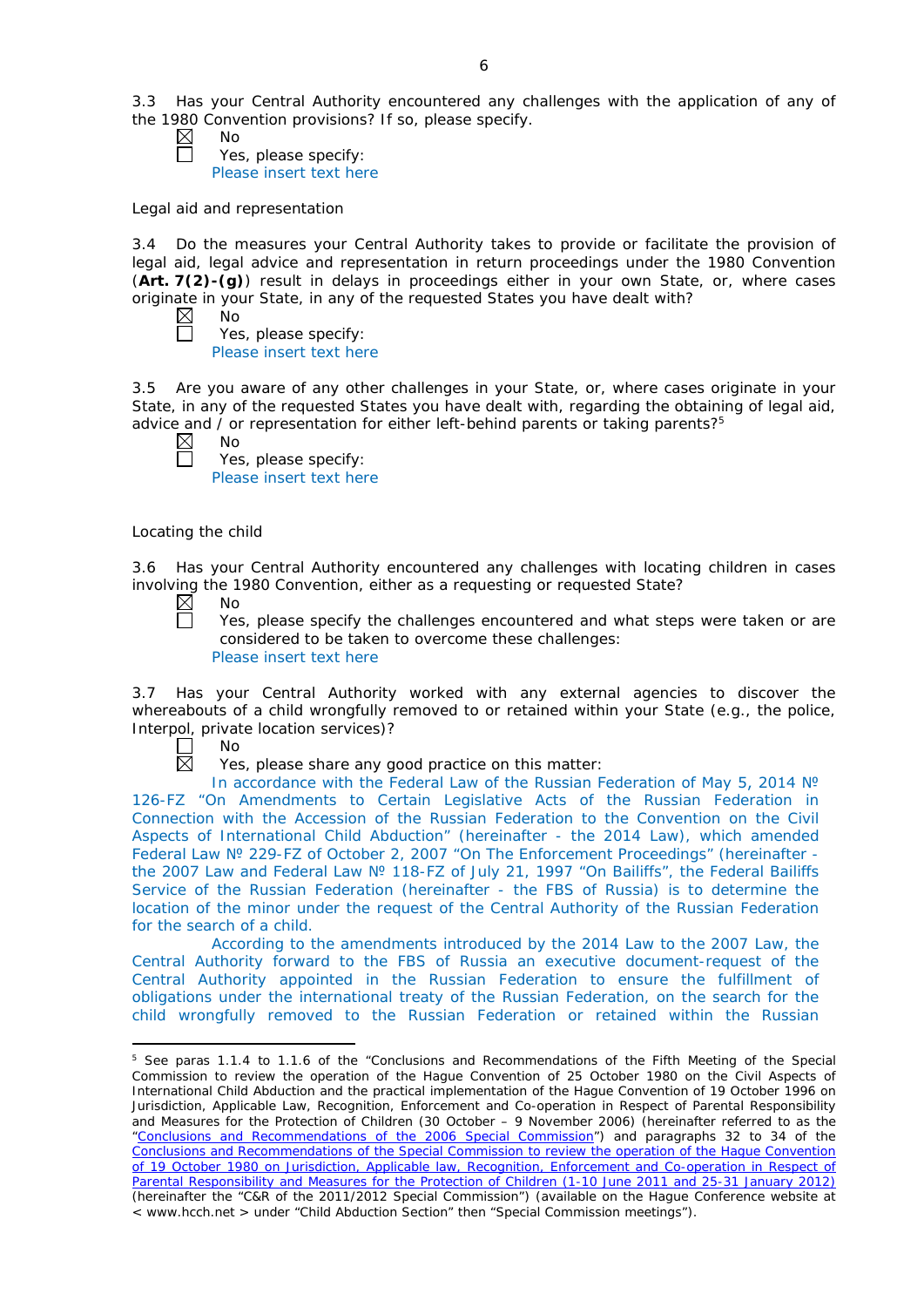Federation (hereinafter - the request of the Central Authority for the search of a child).

The request of the Central Authority for the search of a child contains:

1) the title and the contact address of the authority that issued the request, the name and initials of the official;

2) the date of receipt of the application for the return of a child wrongfully removed to the Russian Federation or a child retained within the Russian Federation or the exercise of access rights to a child on the basis of an international treaty of the Russian Federation;

3) the information about the child: surname, name, patronymic (if available), date and place of birth, available information on his/her place of residence and other information that may help to locate the child;

4) the information about the person with whom the child may be: the surname, name, patronymic (if any), date of birth (if known), available information about the place of residence and (or) the place of residence, the location of his/her property, place of work and other information that may help to locate the child;

5) the date of issuance of the request of the Central Authority for the search of a child (part 6 of Article 13 of the 2007 Law).

The execution writs containing the requirements on the return on the basis of the international treaty of the Russian Federation of a child wrongfully removed to the Russian Federation or a child retained within the Russian Federation shall be presented for execution within one year from the date of entry into legal force of the court ruling (part 1 of Article 21 of the 2007 Law).

The request of the Central Authority for the search of a child shall be forwarded by the Central Authority designated in the Russian Federation to ensure the fulfillment of obligations under the international treaty of the Russian Federation to the structural unit of the bailiffs of the territorial bodies of the Federal Bailiff Service at the last known place of residence of a child in the Russian Federation or to the last known place of residence of the person with whom a child may be, or at the location of the property of this person or at the last known place of stay of the child (part 5.1 of Article 30 of the 2007 Law).

The claim of the plaintiff and the writ of execution containing the request for the return of a child wrongfully removed to the Russian Federation or retained within the Russian Federation or the exercise of access rights to a child on the basis of the international treaty of the Russian Federation or the request of the Central Authority for the search of a child shall be transferred to the bailiff no later than the day following the day of their admission to the bailiff's office (part 7.1 of Article 30 of the 2007 Law).

The bailiff within three days from the date of receipt of the writ of execution may decide on refusal to initiate enforcement proceedings if the writ of execution containing the request for the return of a child wrongfully removed to the Russian Federation or retained within the Russian Federation or the exercise of access rights to a child on the basis of the international treaty of the Russian Federation and if the child has reached the age at which the international treaty is not applicable to him/her (paragraph 10, part 1 of Article 31 of the 2007 Law).

The application for clarification of the provisions of the writ of execution, the manner and procedure of its execution is considered by the court, other authority or official issuing the writ of execution within ten days from the date of its receipt. The application for clarification of the provisions of the writ of execution containing a request for the return of a child wrongfully removed or retained within the Russian Federation or the exercise of access rights to a child on the basis of the international treaty of the Russian Federation, the manner and procedure for the execution of the said writ of execution shall be considered by the court that issued the writ of execution, within five days from the date of receipt of this application (part 2 of Article 32 of the 2007 Law).

In accordance with paragraph 6 of part 3 of Article 35 of the 2007 Law execution of enforcement actions and of measures of compulsory execution on non-working days established by the federal law or other normative legal acts, as well as on working days from 10 p.m. to 6 a.m. are allowed only in urgent cases, including cases of execution of the request of the Central Authority for the search of a child, as well as the requirement contained in the writ of execution on the return of a child wrongfully removed to the Russian Federation or retained within the Russian Federation or the exercise of access rights to a child on the basis of the international treaty of the Russian Federation.

According to paragraph 8 of part 2 of Article 43 of the 2007 Law, enforcement proceedings shall be terminated by the bailiff if the writ of execution contains a request for the return of a child a child wrongfully removed to the Russian Federation or retained within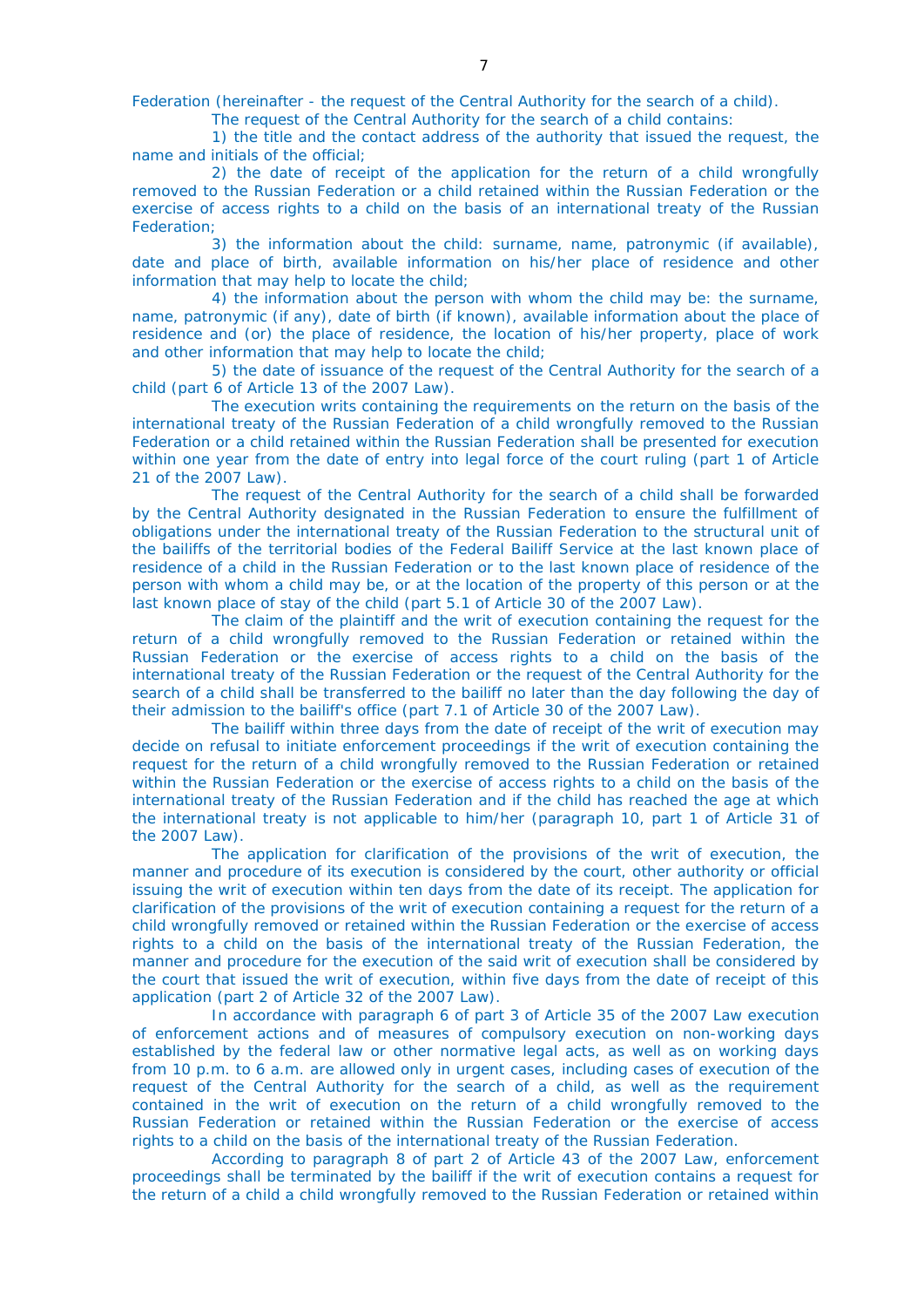the Russian Federation or the exercise of access rights to a child on the basis of the international treaty of the Russian Federation and if the child has reached the age at which the international treaty is not applicable to him/her.

In order to ensure the fulfillment of obligations under the international treaty of the Russian Federation, the bailiff announces the search of a child wrongfully removed to the Russian Federation or retained within the Russian Federation or the exercise of access rights to a child on the basis of a request of the Central Authority for the search of a child (paragraph 1.2 of Article 65 of the 2007 Law).

On its own initiative or at the application of the plaintiff, the bailiff announces the search of a child on the writ of execution containing a request for removal or transfer of a child, the procedure for communication with a child, or the request for the return of a child wrongfully removed to the Russian Federation or retained within the Russian Federation or the exercise of access rights to a child on the basis of the international treaty of the Russian Federation (part 4 of Article 65 of the 2007 Law).

According to part 6 of Article 65 of the 2007 Law, the decision to search of a defendant or his property or to refuse to declare the search shall be made by the bailiff within three days from the date of receipt of the statement of the plaintiff about the announcement of the search or from the day of the grounds for the announcement of the search appear. The decision on the search of a child or on the refusal to declare such search shall be made by the bailiff within 24 hours from the date of receipt of the application of the plaintiff to declare the search or from the day the grounds for the announcement of the search.

In accordance with part 9 of Article 65 of the 2007 Law, copies of the decision of the bailiff to search of or refuse to declare the search shall be sent to the parties to the enforcement proceedings not later than the day following the day of its issuance. In the lack of information on the whereabouts of the defendant, a copy of the decision of the bailiff shall be sent to the last known place of residence or place of stay of the defendant. A copy of the child`s search decision shall be also sent to the custody and guardianship authorities at the place of residence of the child no later than the day following the day of its issuance. A copy of the decision to search of a child wrongfully removed to the Russian Federation or retained within the Russian Federation shall be sent to the custody and guardianship authority at the last known place of the child`s stay and to the Central Authority appointed in the Russian Federation to ensure the fulfillment of obligations under the international treaty of the Russian Federation, no later than the day following the day of its issuance.

If the wanted defendant, his property or child is found within the territory out of the powers of the bailiff who announced the search, the chief bailiff of the subject (the main bailiff of the federal subjects) of the Russian Federation at the location of the defendant, his property or the child organizes an immediate communication on this, including through the Internet, to the territorial body of the Federal Bailiff Service at the place where the search was announced, and also interaction with the custody and guardianship authorities to transfer the child, who was found out as a result of the search, to a legal representative, guardian or custodian to whom the child must be transferred in pursuance of the requirement of the writ of execution (part 12 of Article 65 of the 2007 Law).

If a child, whose search is carried out on the basis of a request of the Central Authority for the search of a child is found, the bailiff who carries out the search immediately notifies the custody and guardianship authority at the child`s location and the Central Authority appointed in the Russian Federation to ensure the fulfillment of the obligations under the international treaty of the Russian Federation. After the discovery of the child, the enforcement proceedings shall be terminated in accordance with para. 1, part 1 of Article 47 of this Federal Law (part 13.1 of Article 65 of the 2007 Law).

According to part 14 of Article 65 of the 2007 Law, when the child whose search is carried out, is found, the bailiff who carries out the search immediately notifies the custody and guardianship authorities at the child`s location and takes measures to transfer the child to the legal representative, guardian or custodian to whom the child must be transferred pursuant to the requirements of the writ of execution. In case of impossibility to transfer immediately of the child to the said legal representative, guardian or custodian, the bailiff transfers the child to the custody and guardianship authorities at the child`s location, and immediately notifies the said legal representative, guardian or custodian. When the child whose search is carried out on the writ of execution, containing a request for the return of a child wrongfully removed or retained within the Russian Federation or the exercise of access rights to a child on the basis of the international treaty of the Russian Federation, is found, the bailiff informs immediately the custody and guardianship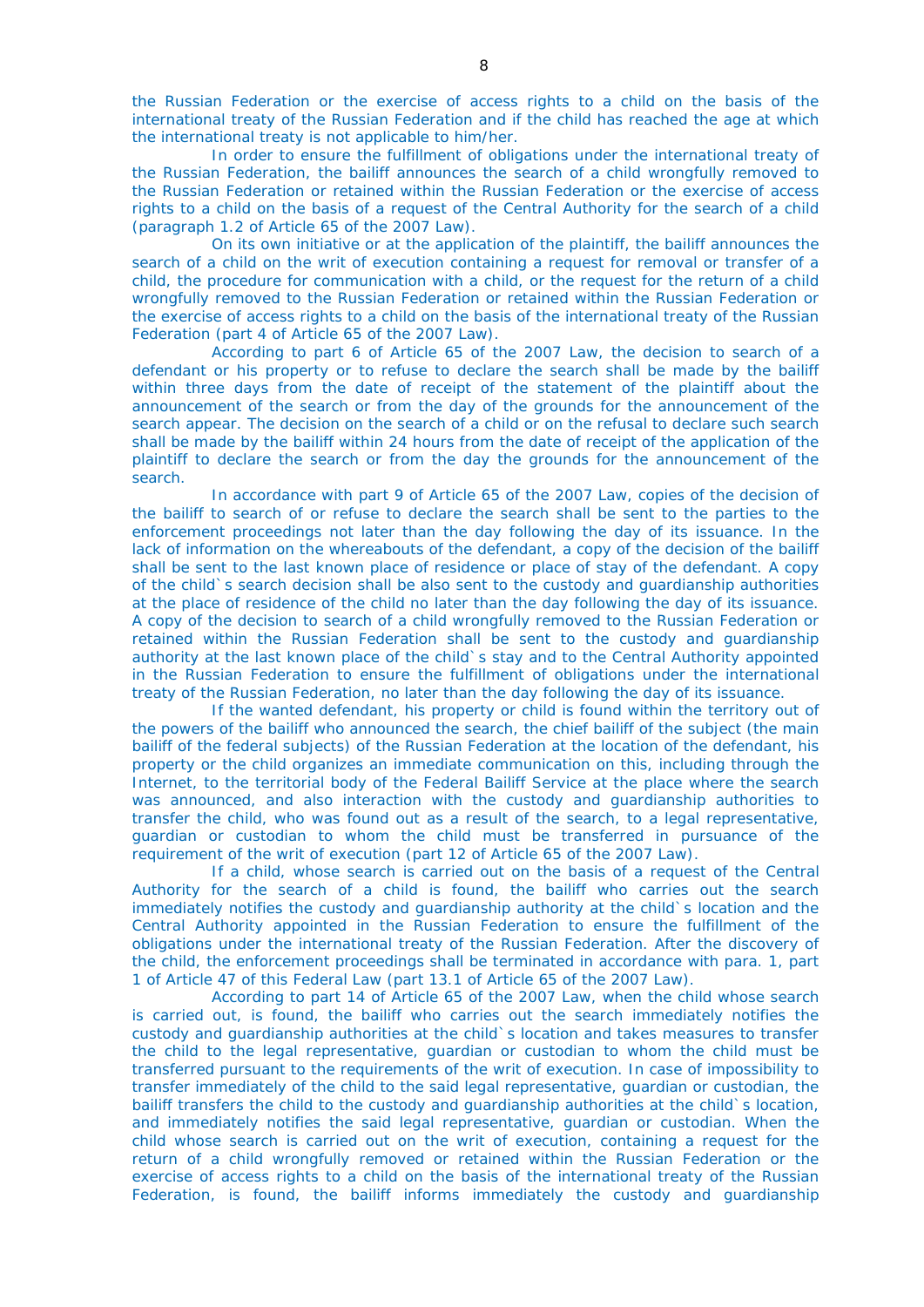authorities at the child`s location and the Central Authority appointed in the Russian Federation to ensure the fulfillment of the obligations under the international treaty of the Russian Federation.

1. The removal of the child and his transfer are carried out with the obligatory participation of the custody and guardianship authority and the person to whom the child is transferred. If necessary, the bailiff also involves a representative of the internal affairs bodies, a child psychologist, a doctor, a teacher, an interpreter and other specialists to participate in the enforcement proceedings.

2. On the facts of the removal and transfer of the child, the bailiff draws up a report.

3. Execution of the requirement of the writ of execution on the procedure for communication with the child includes the provision by the bailiff of unimpeded communication of the plaintiff with the child in accordance with the procedure established by the court.

4. When executing the writ of execution containing a request for communication with the child, the bailiff must establish that the defendant does not interfere with the communication of the plaintiff and the child. After the establishment of this fact, the bailiff executes the enforcement proceedings in accordance with paragraph 1, part 1 of Article 47 of this Federal Law if it is necessary to re-execute and apply enforcement measures, the decision of the bailiff to terminate the enforcement proceedings shall be canceled on the application of the plaintiff by the senior bailiff or his deputy.

5. The provisions of this Article shall be applied to the execution of documents containing the requirements for the return of a child wrongfully removed or retained within the Russian Federation or the exercise of access rights to a child on the basis of the international treaty of the Russian Federation. The bailiff informs the Central Authority appointed in the Russian Federation to ensure the fulfillment of obligations under the international treaty of the Russian Federation, the progress of enforcement proceedings by sending copies of decisions made in the enforcement proceedings, no later than the day following the day of their issuance (Article 109.3 of the 2007 Law).

According to paragraph 7, part 5 of Article 112 of the 2007 Law, the executive fee is not collected in cases where enforcement proceedings are instituted at the request of the Central Authority for the search of a child.

## *Information exchange, training and networking of Central Authorities*

3.8 Has your Central Authority shared its expertise with another Central Authority or benefited from another Central Authority sharing its expertise with your Central Authority, in accordance with the Guide to Good Practice – Part I on Central Authority Practice?6



Yes, please specify:

The bilateral meetings of the Central Authorities for the 1980 Convention are held regularly, including an annual meeting of the Russian-French Commission on the Protection of the Rights of Children in Family Conflicts.

Twice in a year, the Central Authority of the Russian Federation organizes international educational conferences and seminars on best practices in the application of the 1980 Convention and 1996 Convention.

On a regular basis and in working order the Central Authorities exchange data on the national legislation of the States Parties to the 1980 Convention. In its practical activities, the Central Authority of the Russian Federation may request additional information not only on certain issues related to the case, but also excerpts and clarification of the legislation of a foreign state.

In its turn, the Central Authority of the Russian Federation is ready to provide any information regarding the case under consideration or the norms of Russian legislation. Any information, including excerpts from the legislation, is provided with a translation into English.

3.9 Has your Central Authority organised or participated in any other networking initiatives between Central Authorities such as regional meetings via conference call or videoconference?  $\Box$ No

<sup>-</sup> $6$  Available on the Hague Conference website at < www.hcch.net > under "Child Abduction Section" then "Guides to Good Practice". See, in particular, Chapter 6.5 on twinning arrangements.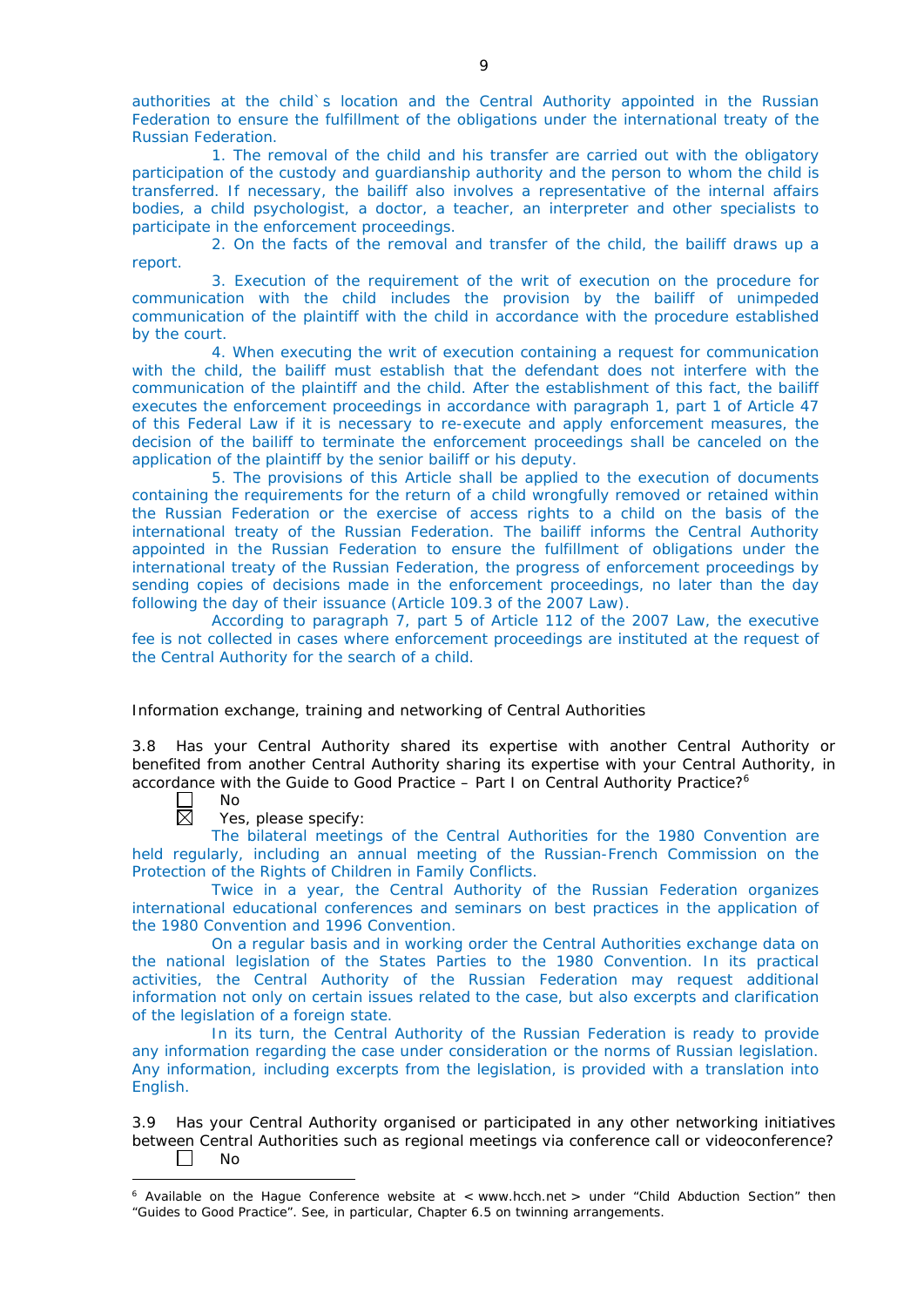$\boxtimes$ Yes, please specify:

Representatives of the Russian Central Authority take part in events organized by foreign Central Authorities and diplomatic missions devoted to a wide range of topics for the children`s protection.

Every year representatives of the Central Authority of the Russian Federation participate in events organized by the Central Authorities of the States Parties to the 1980 Convention, as well as by regional offices or partners. In turn, the Central Authority of the Russian Federation, in cooperation with the "Federal Institute of Mediation" (hereinafter – FIM of Russia) and the Russian Peoples` Friendship University (hereinafter – RUDN University), conducts conferences and seminars with a wide range of participants, including representatives of the Central Authorities of the States Parties to the 1980 Convention.

From October 13 to October 14, 2015, RUDN University hosted the international seminar "Exchange of experience in the application of the 1980 Convention on the Civil Aspects of International Child Abduction and the 1996 Convention on Jurisdiction, Applicable Law, Recognition, Enforcement and Co-operation in Respect of Parental Responsibility and Measures for the Protection of Children". This seminar was organized by the Ministry of Education and Science of the Russian Federation in conjunction with RUDN University and the FIM of Russia. Discussion of actual issues in the practice of the application of both highly socially significant Conventions and the exchange of experience between participating States and competent government authorities is an essential for the effective implementation of these international instruments, which eventually are aimed at strengthening the protection of children`s rights in transnational family disputes . More than 150 participants were registered to participate in the seminar, including representatives of the Central Authorities for the 1980 Conventions and 1996 Convention of Israel, the USA, Finland, the Czech Republic, as well as representatives of the Embassies of Australia, the UK, Germany, Spain, Italy, the USA, France, the Czech Republic, Switzerland, Estonia, Japan. In addition, representatives of the Russian judicial bodies, custody and guardianship authorities of the federal subjects of the Russian Federation, as well as the human rights ombudsmen and children`s rights ombudsmen of the federal subjects of the Russian Federation, as well as academics of the Institute of State and Law of the Russian Academy of Sciences, of the Institute of Legislation and Comparative Law under the Government of the Russian Federation and of RUDN University participated also at the seminar.

## *Statistics*<sup>7</sup>

3.10 If your Central Authority does not submit statistics through the web-based INCASTAT database, please explain why.

In the long term, the Central Authority of the Russian Federation plans to post these statistics, but to date, the amount of practice is too small for a quantitative analysis of cases of the 1980 Convention.

## *Prompt handling of cases*

No

3.11 Does your Central Authority have mechanisms in place to ensure the prompt handling of cases?



-

# Yes, please specify:

The maximum terms for consideration of applications of citizens are established in the Federal Law № 59-FZ of May 2, 2006 "On the Procedure for Considering Applications of Citizens of the Russian Federation" (hereinafter - the 2006 Law), in accordance with paragraph 1 of Article 9 of which an application submitted to a state body, a local government body or an official in accordance with their competence shall be subject to mandatory review. Written application received by a state body, a local government body or an official in accordance with their competence shall be considered within 30 days from the date of registration of a written application (part 2 of Article 9 of the 2006 Law).

A state body, a local government body or an official at the request of a state body, local government or an official forwarded in accordance with the established procedure must provide within 15 days all documents and materials necessary for

<sup>7</sup> See paras 1.1.16 to 1.1.21 of the Conclusions and Recommendations of the 2006 Special Commission (*supra.*  note 5).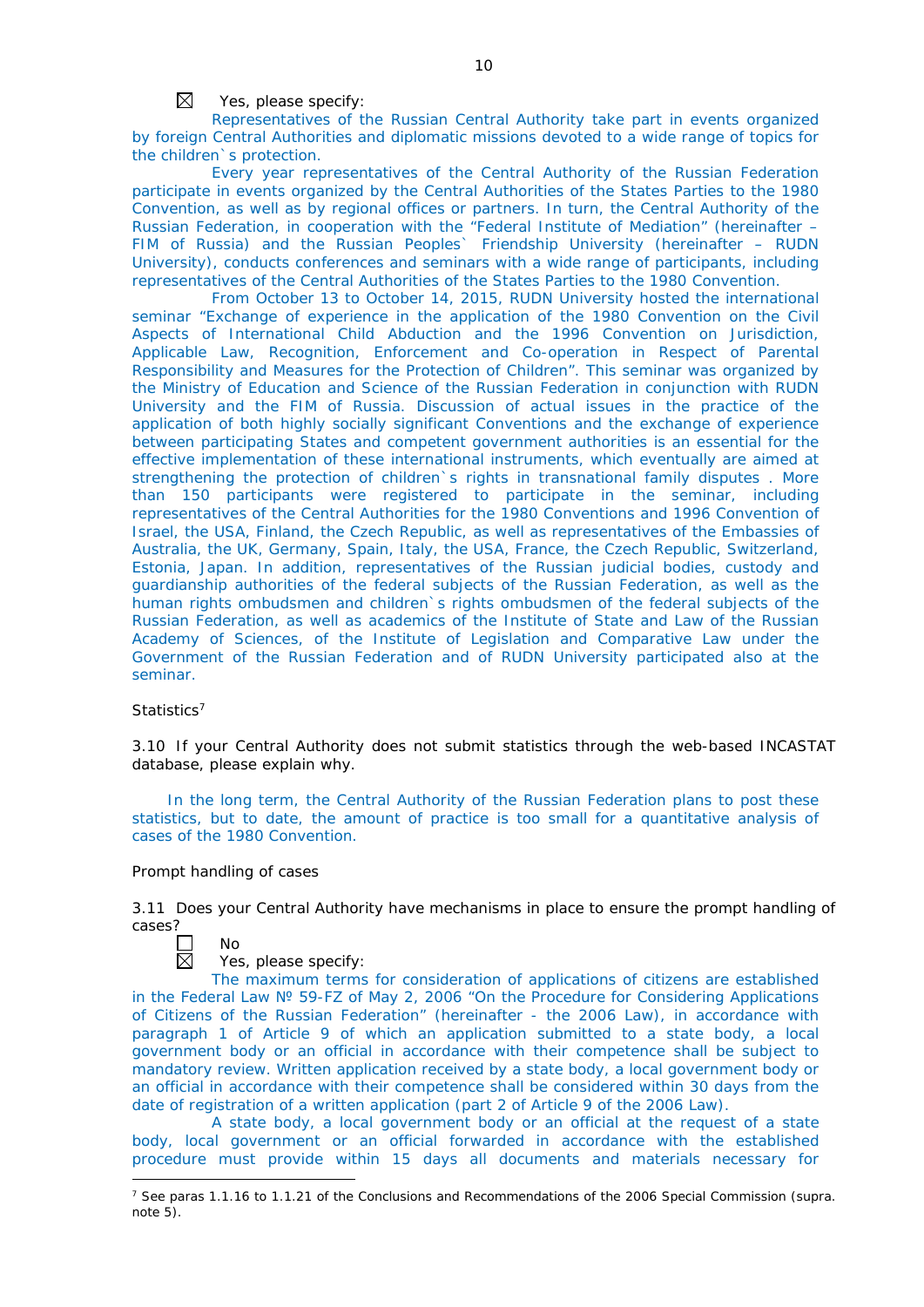consideration of the appellation, except documents and materials, which contain information on a state secret or other secret protected by federal law, and for which a special procedure is enshrined (part 2 of Article 10 of the 2006 Law).

At the same time, the deadline for consideration of applications does not depend on the applicant`s citizenship. The Central Authority of the Russian Federation in order to speed up the procedures considers documents sent by e-mail. The contacts of the staff of the Central Authority providing regular counselling to applicants on the execution of the 1980 Convention in the Russian Federation are at free access.

3.12 If your Central Authority is experiencing delays in handling cases please specify the main reasons for these delays:

In order to prevent delays in the circulation of citizens and state bodies, the Central Authority of the Russian Federation carries out, together with official correspondence, phone and e-mail consultations on any questions of applicants and foreign state bodies.

# **4. Court proceedings & promptness**

4.1 Has your State limited the number of judicial or administrative authorities who can hear return applications under the 1980 Convention (*i.e.*, concentration of jurisdiction")?<sup>8</sup><br>
N Yes

Yes n

No, please indicate if such arrangements are being contemplated: See paragraph 1.2.

4.2 Does your State have mechanisms in place to handle return decisions within six weeks (*e.g.*, production of summary evidence, limitation of appeals, swift enforcement)?<br>  $\Box$  No<br>
Yes, please explain:

No

Yes, please explain:

In accordance with paragraph 2 of Article 244.15 of the CPC RF the application for the return of a child wrongfully removed to the Russian Federation shall be considered by the court within a period not exceeding forty two days from the day the application was accepted by the court, including the period for the case preparing to the trial and drawing up a reasoned decision.

4.3 If your response to the previous question is No, does your State contemplate implementing mechanisms to meet the requirement of prompt return under the 1980 Convention (*e.g.*, procedures, bench-books, guidelines, protocols)?

- $\Box$ No, please explain:
	- Please insert text here
- $\Box$ Yes, please explain:

Please insert text here

4.4 If your State is experiencing delays in handling return decisions please specify the main reasons for these delays:

Please insert text here

4.5 Do your courts regularly order immediate protective measures when initiating the return procedure, so as to prevent a new removal and minimize the harm to the child (*e.g.*, prohibit removal of the child from the jurisdiction, retain documentation, grant provisional access rights to the left-behind parent)?

 $\Box$ No, please explain:

 $\boxtimes$ Yes, please explain:

-

The possibility to take urgent temporary measures while considering the claim for determining the place of residence of the child is provided for by the legislation of the Russian Federation. After initiation of procedures for the return of the child, the court may take measures to protect the child, which include measures specified in Article 244.13 of the CPC RF. In accordance with this Article, along with other measures to secure an action

<sup>8</sup> See, *The [Judges' Newsletter](https://www.hcch.net/en/instruments/conventions/publications2/judges-newsletter)* on International Child Protection – Vol. XX / [Summer-Autumn 2013](https://assets.hcch.net/upload/newsletter/nl2013tome20en.pdf) the special focus of which was "Concentration of jurisdiction under the *Hague Convention of 25 October 1980 on the civil aspects of International Child Abduction* and other international child protection instruments".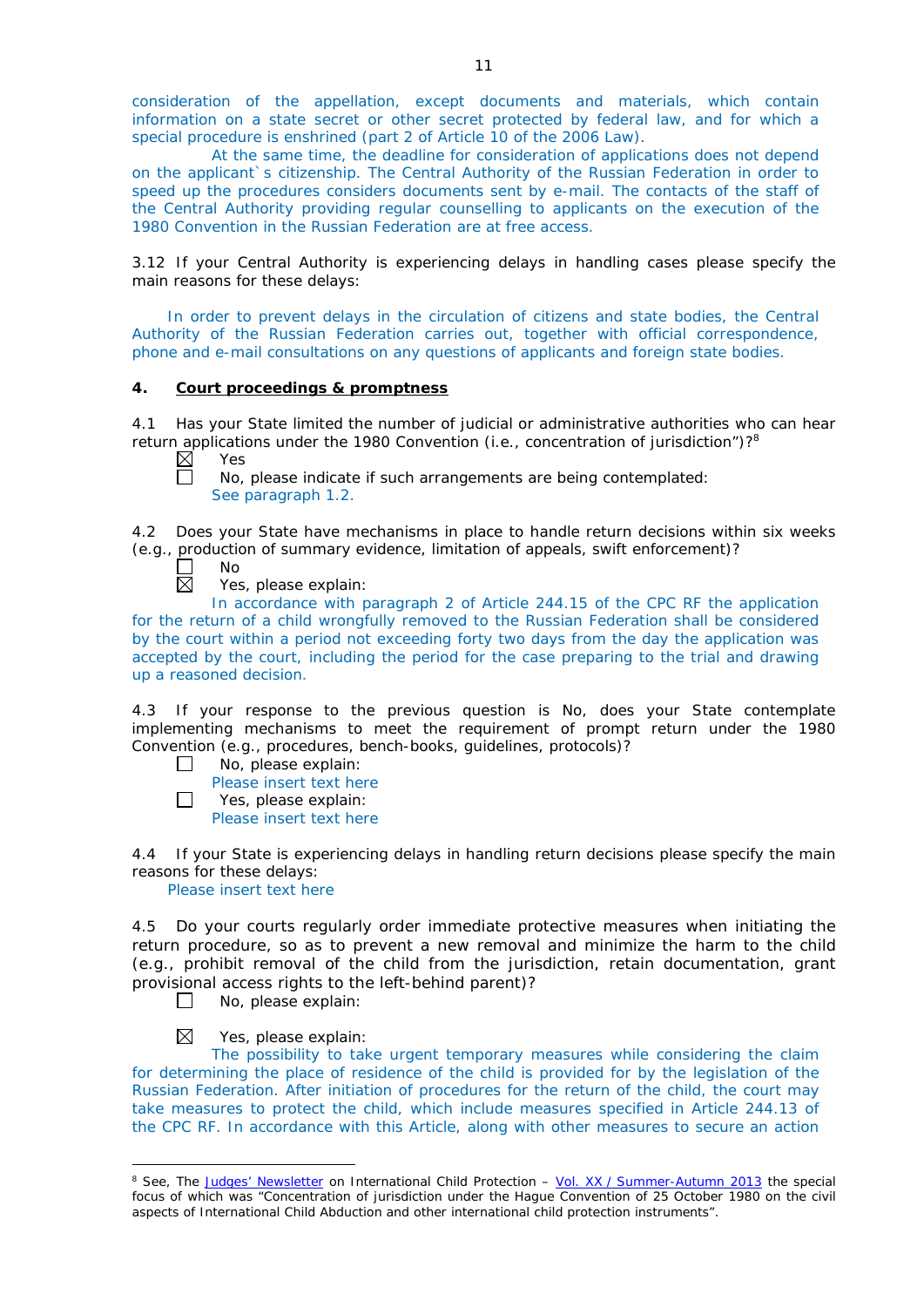in accordance with Chapter 13 of the CPC RF, the judge may prohibit the respondent before the entry into legal force of the court decision on the case of the return of the child or the exercise of the access rights to change the child`s place of residence or temporarily restrict his/her departure from the Russian Federation. According to paragraph 2 of part 1 of Article 140 of the CPC RF, the respondent may be prohibited from performing certain actions.

According to paragraph 6.1 of Article 152 of the CPC RF when considering disputes about children at the request of the parents (one of the parents) in the preliminary court session, the court with the obligatory participation of the custody and authority is entitled to determine the place of residence of children and (or) the procedure for exercising parental rights for the period until the court decision comes into force. On these issues, a determination shall be made if there is a positive opinion of the custody and guardianship authority and with due consideration of the views of the children. When there are circumstances indicating that the change of the children`s place of residence for the period prior to the entry into force of the relevant judicial decision is contrary to the interests of the children, the court determines the place of residence of children until the date of entry into legal force of the judicial decision to determine their actual place of residence.

According to part 3 of Article 65 of the FC RF at the request of the parents (one of them) in the order established by the civil procedural law and in the lack of an agreement between the parents, the court, based on the interests of the children and taking into account the opinion of the children, with the obligatory participation of the custody and guardianship authority, the court has the right to determine the place of residence of children for the period until the entry into legal force of the court decision on the determination of their place of residence.

As part of the execution of enforcement proceedings, the bailiff of the FBS of Russia has the right to issue a resolution on the temporary restriction on the departure of the defendant from the Russian Federation (paragraph 15 of Article 64 of the 2007 Law) upon the request of the plaintiff or his own initiative.

According to Article 21 of the Federal Law of August 15, 1996 №114-FZ "On the procedure for leaving the Russian Federation and entry into the Russian Federation" if one of the parents, adoptive parents, guardians or custodians declares their disagreement with the departure of a minor Russian citizen from the Russian Federation, the issue of the possibility of his/her departure from the Russian Federation shall be resolved by the court. The procedure for filing an application for disagreement on the departure of a minor Russian citizen from the Russian Federation shall be established by the competent federal executive body.

According to Article 244.13 of the CPC RF, if necessary, the judge may prohibit the defendant before the entry into force of the court`s decision in the case of the return of the child or the exercise of access rights to change the child`s place of residence and temporarily restrict his/her departure from the Russian Federation.

4.6 Do your courts make use of direct judicial communications to ensure prompt proceedings?

| ΑS  |
|-----|
| חוי |

# No, please explain:

If necessary, the court is entitled to request the Central Authority of the Russian Federation to provide additional information on the case. In turn, the Central Authority of the Russian Federation may request a foreign Central Authority to provide the necessary information on the case. The direct communication between the Russian courts and the courts of the States Parties to the 1980 Convention is limited for technical reasons, as well as due to a lack of appropriate initiative of the foreign courts.

4.7 If your State has not designated a sitting judge to the International Hague Network of Judges does your State intend to do so in the near future?

Yes

#### $\overline{\boxtimes}$ No, please explain:

At present, this issue is in the consideration at the interdepartmental level.

4.8 Please comment upon any cases (whether your State was the requesting or requested State), in which the judge (or decision-maker) has, before determining an application for return, communicated with a judge or other authority in the requesting State regarding the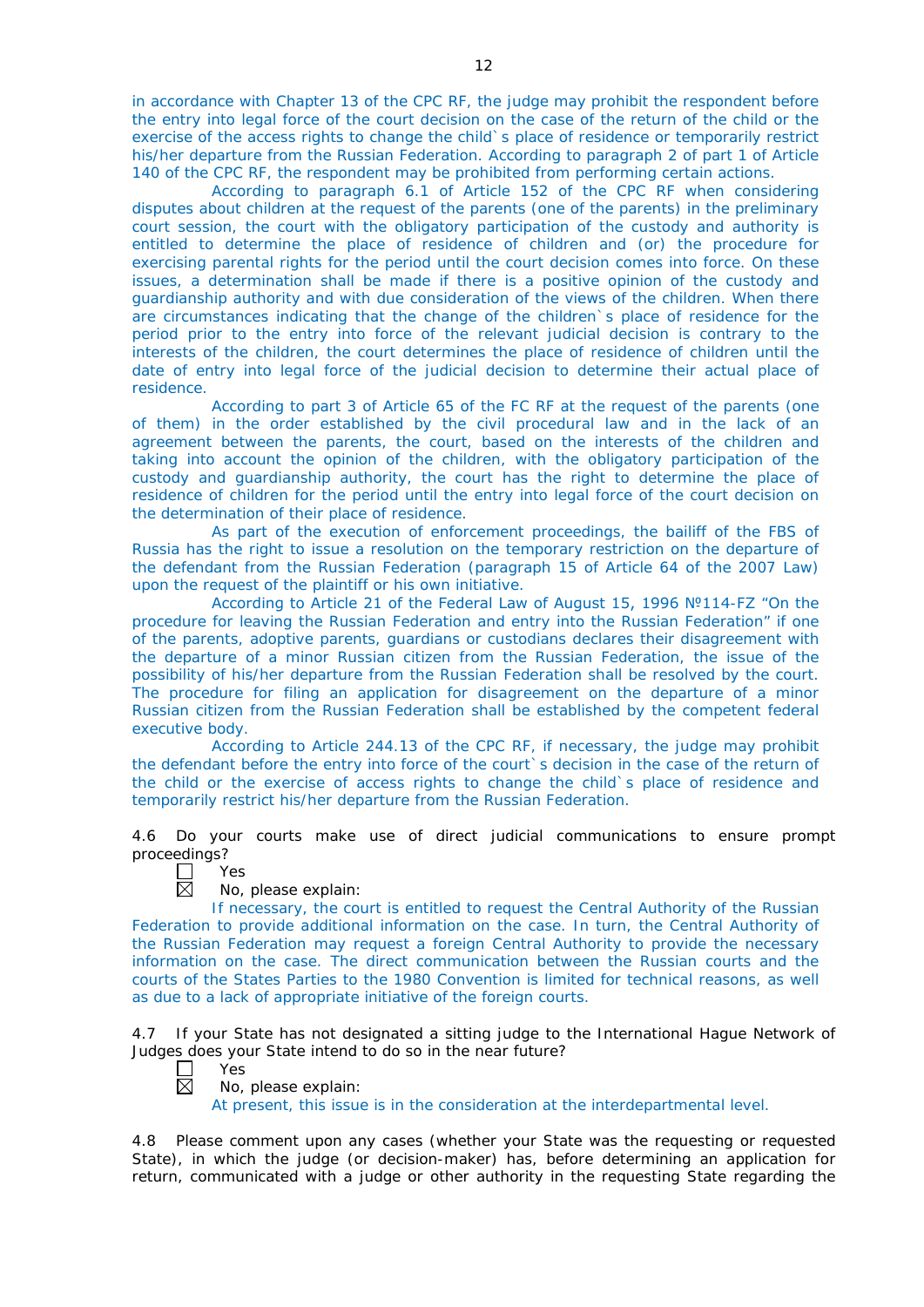issue of the child's safe return. What was the specific purpose of the communication? What was the outcome?

In accordance with the established jurisprudence during the period of consideration of the case on the return of the child or on the exercise of access rights, the judge may apply to the Central Authority of the Russian Federation for obtaining additional documentation on the case. In this case, the Central Authority of the Russian Federation shall promptly contact the relevant foreign Central Authority for further information. In case of receipt of such information it will be promptly sent to the authorized Russian court, the judge of which may attach the specified document to the materials of the case. For its part, the Central Authority of the Russian Federation provides all possible assistance in the circulation of foreign Central Authorities of the States Parties to the 1980 Convention.

#### **5. Ensuring the safe return of children**<sup>9</sup>

*Methods for ensuring the safe return of children*<sup>10</sup>

5.1 What measures has your Central Authority taken to ensure that the recommendations of the 2006 and 2011 / 2012 Special Commission meetings<sup>11</sup> regarding the safe return of children are implemented?

The Central Authority is not authorized with the appropriate powers to enforce judicial decisions. The Central Authority can only inform the applicant on the process of enforcing a court decision on the return of the child by the FBS of Russia.

In accordance with Article 1 of the Federal Law of July 21, 1997 № 118-FZ "On Bailiffs" and Article 5 of the Federal Law № 229-FZ of October 2, 2007 "On the Enforcement Proceedings", compulsory execution of court decisions relates to the functions of the FBS of Russia, acting in accordance with strict regulations, providing for temporary restrictions and requirements for the correspondence of performance to established criteria.

According to paragraph 1 of Article 244.16 of the CPC RF, the decision of the court in the case of the return of a child wrongfully removed or retained within the Russian Federation or the exercise of access rights to a child on the basis of the international treaty of the Russian Federation must comply with the requirements set forth in Chapter 16 of this Code and contain a justification for the child`s return to the state of habitual residence in accordance with the international treaty of the Russian Federation, the procedure for the return of the child, an indication of the distribution of court costs and expenses related to the return of the child, or the justification for refusing the child`s return to the state of habitual residence according to the international treaty of the Russian Federation and an indication of the distribution of court expenses.

5.2 In particular, in a case where the safety of a child is in issue and where a return order has been made in your State, how does your Central Authority ensure that the appropriate child protection bodies in the *requesting* State are alerted so that they may act to protect the welfare of a child upon return (until the appropriate court in the requesting State has been effectively seised)?

The FBS of Russia adopted the Methodological recommendations on the organization of the work of the bailiff on execution of international obligations in the framework of the enforcement proceedings of July 30, 2014 № 0007/18 limiting the terms of the child`s search and approving the procedure for the search for a child. However, if necessary, the Central Authority may request the Central Authority of the State Party to the 1980 Convention to provide relevant information on the competent authorities for the protection of the child`s rights.

According to paragraph 7.1 of Article 30 of the Federal Law № 229-FZ of October 2, 2007 "On the Enforcement Proceedings", the request of the Central Authority on the search of a child sent to the FBS of Russia containing a demand for the return of a child wrongfully removed to the Russian Federation or retained within the Russian Federation or the

<u>.</u>

<sup>9</sup> See **Art. 7(2)** *h)* of the 1980 Convention.

<sup>&</sup>lt;sup>10</sup> Where relevant, please make reference to the use of undertakings, mirror orders and safe harbour orders and other such measures in your State.

<sup>11</sup> See the [Conclusions and Recommendations](https://assets.hcch.net/upload/concl28sc5_e.pdf) of the Special Commission of 2006 (*supra.* note 5) at paras 1.1.12 and 1.8.1 to 1.8.2 and 1.8.4 to 1.8.5 and the Appendix to the Conclusions and Recommendations and the [Conclusions and Recommendations of the 2011](https://assets.hcch.net/upload/wop/concl28sc6_e.pdf) / 2012 Special Commission (*supra.* note 5).at paras 39-43.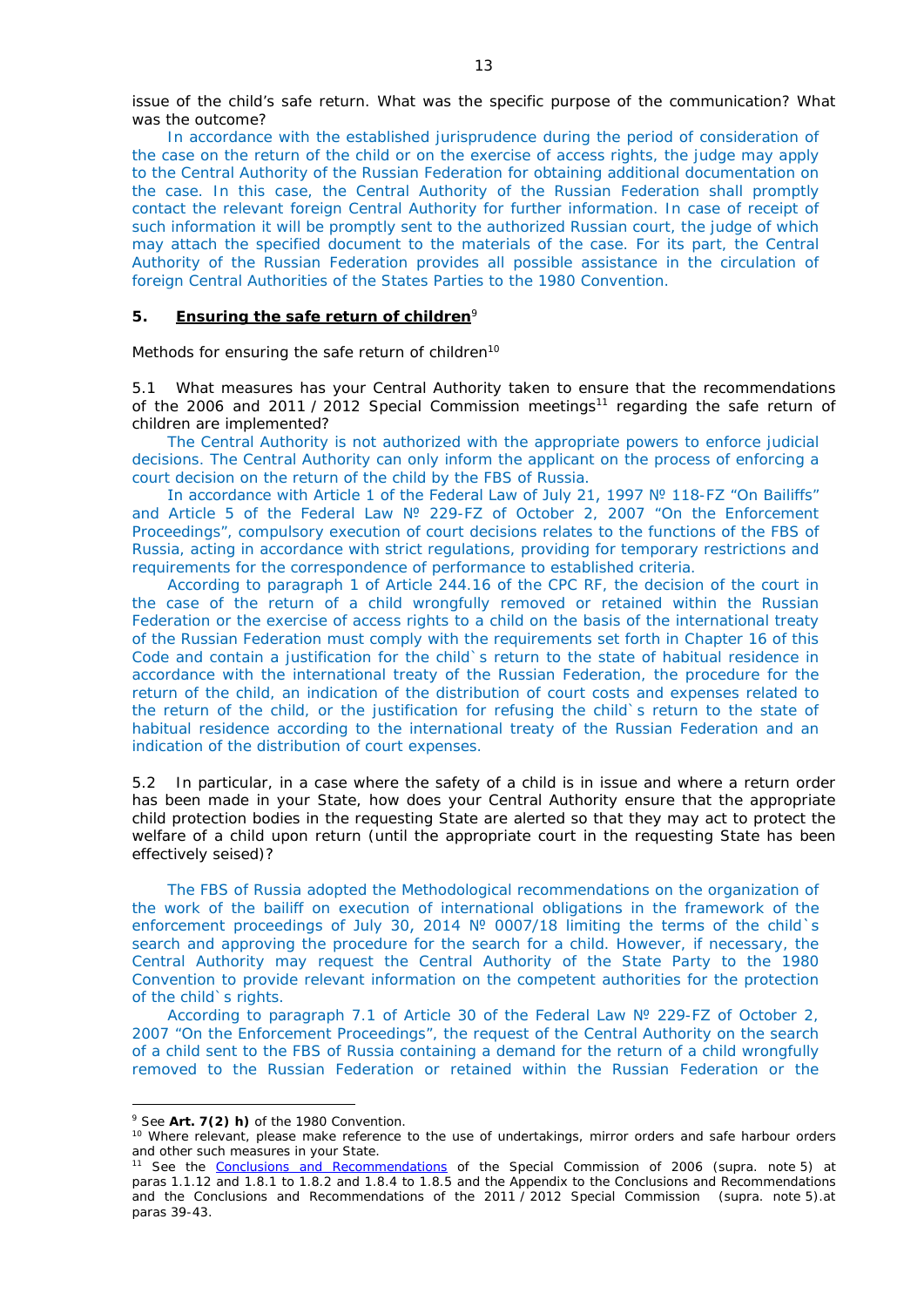exercise of access rights to a child on the basis of the international treaty of the Russian Federation shall be transmitted to the bailiff no later than the day following the day of his admission to the bailiff`s unit. At the same time, in accordance with para.14 of Article 30 of Federal Law № 229-FZ of October 2, 2007 "On the Enforcement Proceedings", the bailiff does not set a time limit for the voluntary return of the child. The decision to search of a defendant or his property or to refuse to declare the search shall be made by the bailiff within three days from the date of receipt of the statement of the plaintiff about the announcement of the search or from the day of the grounds for the announcement of the search appear (paragraph 6 of Article 65 of the Federal Law of October 2, 2007 № 229-FZ "On the Enforcement Proceedings"). Copies of the decision of the bailiff to search of or refuse to declare the search shall be sent to the parties to the enforcement proceedings not later than the day following the day of its issuance. In the lack of information on the whereabouts of the defendant, a copy of the decision of the bailiff shall be sent to the last known place of residence or place of stay of the defendant. A copy of the child`s search decision shall be also sent to the custody and guardianship authorities at the place of residence of the child no later than the day following the day of its issuance. A copy of the decision to search of a child wrongfully removed to the Russian Federation or retained within the Russian Federation shall be sent to the custody and guardianship authority at the last known place of the child's stay and to the Central Authority appointed in the Russian Federation to ensure the fulfilment of obligations under the international treaty of the Russian Federation, no later than the day following the day of its issuance (paragraph 9 of Article 65 of the Federal Law of the Russian Federation of October 2, 2007 № 229-FZ "On the Enforcement Proceedings").

5.3 Where there are concerns in the requested State regarding possible risks for a child following a return, what conditions or requirements can the relevant authority in your State put in place to minimise or eliminate those concerns?

If the requested state is the Russian Federation, when there is a risk of causing harm to the child, the FBS of Russia seeks explanations on the ways of compulsory enforcement of the judgment in the competent court of the Russian Federation, and may also request the interested state bodies responsible for ensuring the best interests of the child. At the same time, if necessary, the Central Authority of the Russian Federation has the right to apply also to the custody and guardianship authorities of the Russian Federation on an urgent basis.

The following Articles of the FC RF cover the protection of children from domestic violence: Article 56 speaks of the child`s right to protection of their legitimate rights and interests, including the right to protection from abuse from parents (or persons substituting them); Article 69 deals with the conditions of deprivation of parental rights; Article 70 stipulates the procedure for deprivation of parental rights; Article 71 contains the consequences of deprivation of parental rights; Article 72 regulates the conditions for the restoration of parental rights; Article 73 considers the restriction of parental rights issues; Article 77 provides for taking the child away if there is a direct threat to a child's life or health. In accordance with paragraph 2 of Article 9 of the Federal Law of June 24, 1999 № 120-FZ "On The Basis Of Child Neglect And Juvenile Delinquency Prevention System" bodies and the system for preventing child neglect and juvenile delinquency within their competence, are obliged to ensure that the rights and legitimate interests of minors, protecting them from all forms of discrimination, physical or mental violence, injury, abuse, sexual or other exploitation, identify minors and families in dangerous situation, as well as to immediately inform the relevant competent authorities for protection of rights and legitimate interests.

## *Use of the 1996 Convention to ensure a safe return*

5.4 If your State is not Party to the 1996 Convention, is consideration being given to the possible advantages of the 1996 Convention in providing a jurisdictional basis for urgent protective measures associated with return orders (**Arts 7 and 11**), in providing for their recognition by operation of law (**Art. 23**), and in communicating information relevant to the protection of the child (**Art. 34**)?

| u |
|---|
|   |

Yes, please explain: Please insert text here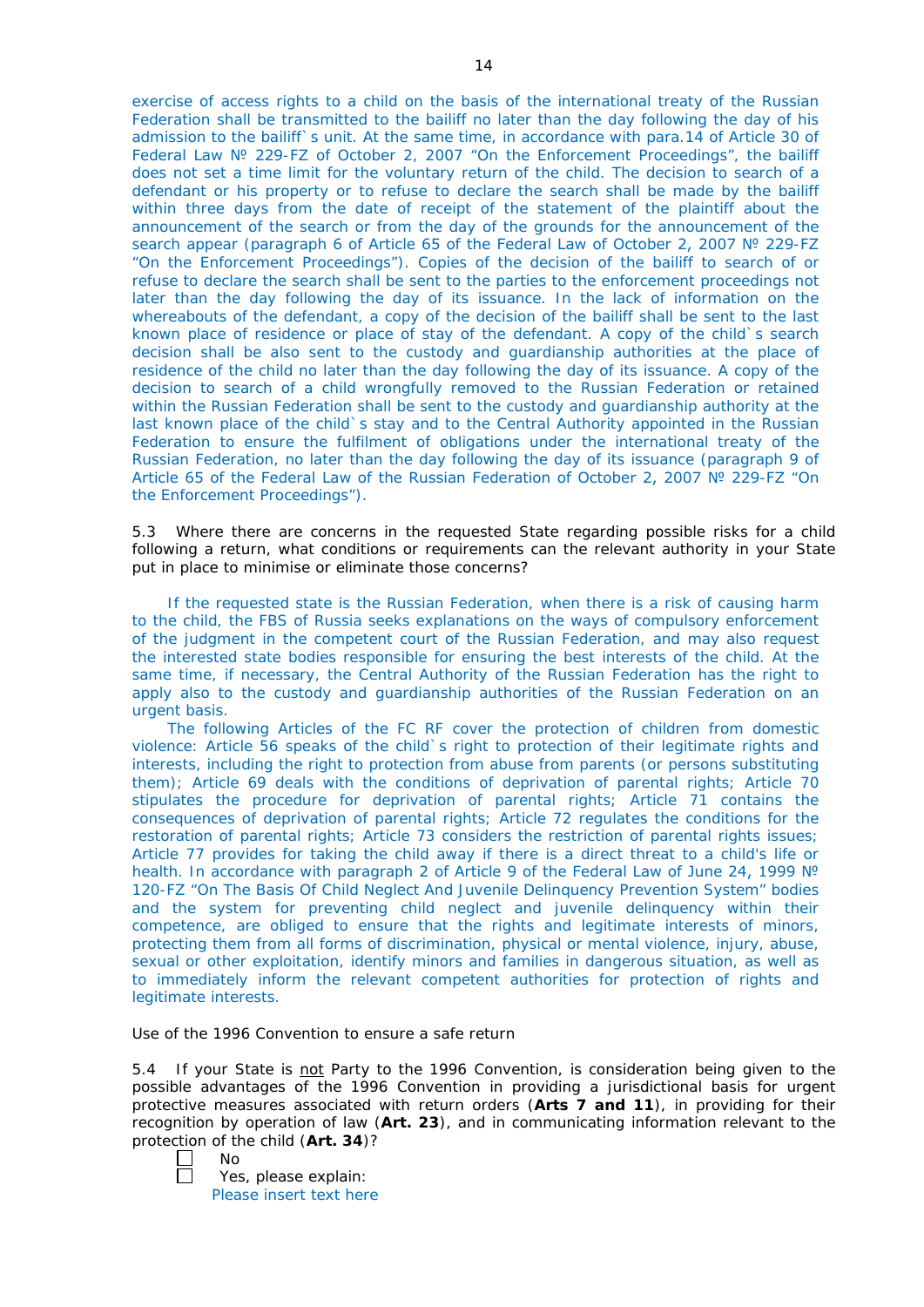#### *Protection of primary carer*

5.5 Are you aware of cases in your State where a primary carer taking parent, for reasons of personal security (*e.g.*, domestic or family violence, intimidation, harassment, etc.) or others, has refused or has not been in a position to return with the child to the requesting State? How are such cases dealt with in your State? Please explain and provide case examples where possible.

In accordance with the established judicial practice, the parties reason the risk before the court of a threat to the life and health of the child when considering the case of his/her return. At the same time, a judge may apply for information that confirms the presence of this risk both to the parties to the case and to the competent authorities. When one of the parties declare that there is a risk to the safety of the child, depending on the degree of this risk and the availability of evidence of such risk, the judge may decide both on satisfaction and on rejecting the claim for the return of the child.

Protection of adults from domestic violence or other forms of violence is provided for by the legislation of the Russian Federation. There is no separate legislative act regulating issues of family violence alone. In the framework of criminal law, the following protection is provided: Article 116 of the Criminal Code of the Russian Federation provides for criminal liability for beatings, and Article 117 of the Criminal Code of the Russian Federation provides for punishment for committing a crime of torture.

5.6 In particular, would your authorities consider putting in place measures to protect the primary carer upon return in the requesting State as a mean to secure the safe return of the child? Please explain and provide case examples where possible.

If there is a risk of harm to the well-being of the child, the Central Authority of the Russian Federation may apply to the competent authorities for taking protective measures or for providing additional information on the child`s situation. Likewise, the applicant can apply directly to the competent authorities of the Russian Federation to provide protection measures for the child, in accordance with the legislation of the Russian Federation.

In accordance with Article 4 of the 2008 Law, the custody and guardianship authorities ensure the timely identification of persons needing to establish custody or guardianship over them and their arrangements; protection of the rights and legitimate interests of the patients; ensuring a decent standard of living for wards, etc. According to paragraph 2 of Article 56 of the FC RF a child has the right to protection from abuses on the part of the parents (or persons substituting them). In case of violation of the rights and legal interests of the child, including failure to fulfil or improper fulfilment by the parents (one of them) of the duties of upbringing, education of the child or abuse of parental rights, a child has the right to independently apply for his/her protection to the custody and guardianship authority and beginning from the age of fourteen years a child may apply to the court.

In accordance with paragraph 2 of Article 68 of the FC RF if the court establishes that neither the parents nor the person who has the child is unable to ensure the child`s proper upbringing and development, the court will transfer the child to the care of the custody and guardianship authority. According to paragraph 4 of Article 74 in the case of restriction of the parental rights of both parents, the child is transferred to the care of the custody and guardianship authority. However, in accordance with paragraph 5 of Article 71 of the FC RF if the child cannot be transferred to another parent, or if the parents` rights of both parents are denied, the child shall be transferred to the care of the custody and guardianship authority.

According to Article 121 of the FC RF to protect the rights and interests of children in cases of death of parents deprived of their parental rights, restriction of their parental rights, recognition of parents incapable, illness of parents, prolonged absence of parents, refusal of parents to raise children or to protect their rights and interests, including the failure of parents to take their children from educational institutions, healthcare organizations, organizations providing social services or similar organizations, to create the acts or omissions of parents conditions representing a threat to the life or health of children or impede their normal upbringing and development, as well as in other cases, the lack of parental care is assigned to the custody and guardianship authorities.

In accordance with paragraphs 1, 2 and 3 of Article 13 of the Federal Law of April 24, 2008 № 48-FZ "On Custody and Guardianship" (hereinafter - the 2008 Law), parents may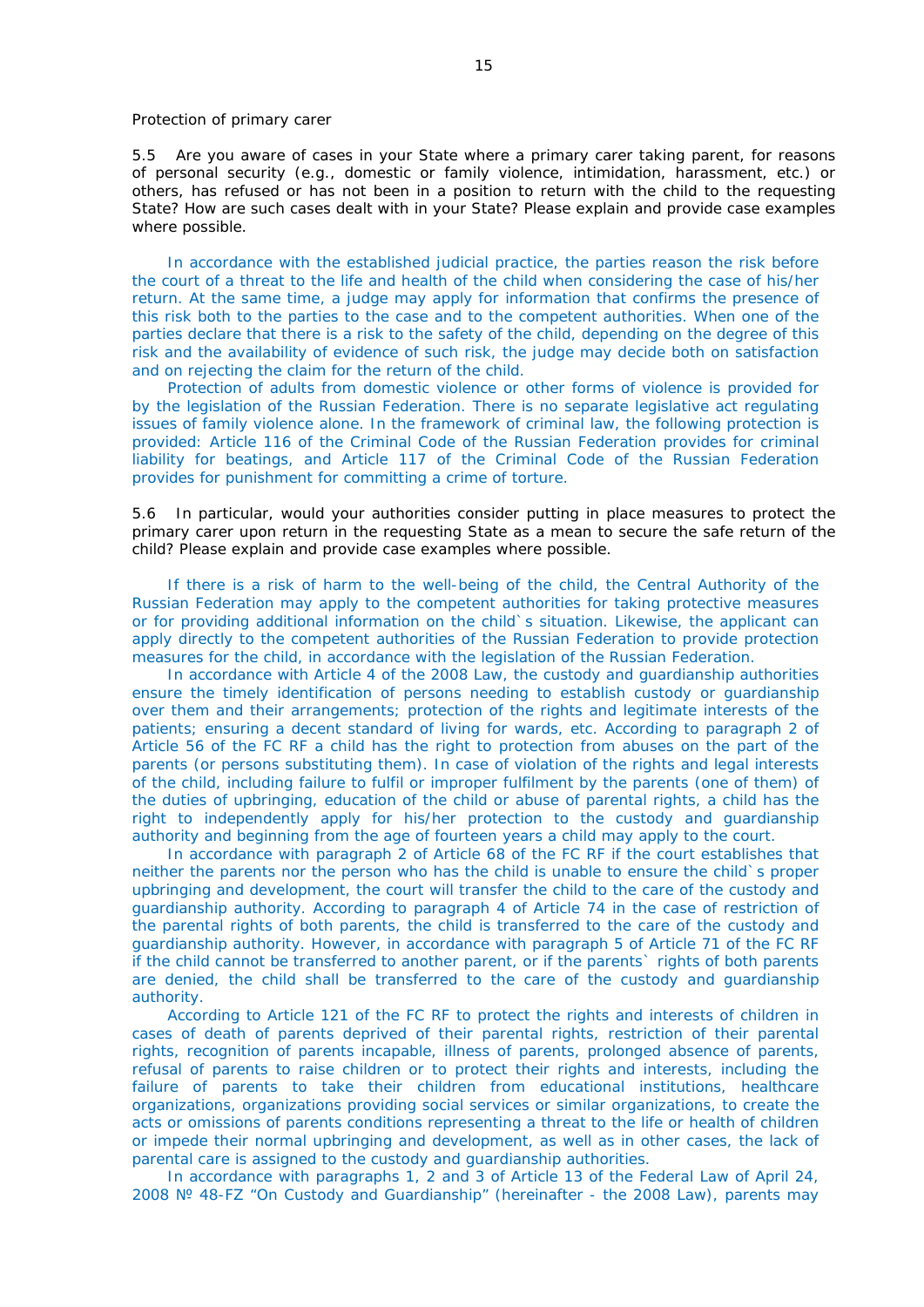file a joint application with the custody and guardianship authority for the appointment of their custodian and guardian to their child for a period when, for valid reasons, they cannot fulfil their parental responsibilities, with the indication of a specific person. In the act of the custody and guardianship authority on the appointment of the custodian and guardian, upon the application of the parents, the duration of the powers of the custodian guardian must be indicated. The sole parent of a minor child is entitled to determine, in case of his/her death, the custodian or guardian to a child.

The parent can make a relevant order in the application submitted to the custody and guardianship authority in the child`s place of residence. A parent`s application in the event of his/her death for the determination a guardian to a child must be signed by the parent with his/her own hand, indicating the date of the statement. A guardian in respect of a minor citizen who has reached the age of fourteen years may be appointed by the custody and guardianship authority upon the application of such minor citizen with indication of a specific person.

In addition, in accordance with the Regulation on the activities of organizations for orphans and children left without parental care, and on the placement of children left without parental care, approved by Decree Nº 481 of the Government of the Russian Federation of May 24, 2014, in the case if it is not possible for children to immediately appoint a guardian or guardian in the manner prescribed by Article 12 of the 2008 Law, children are placed under supervision in organizations for orphans temporarily, for a period until they are placed in a family.

#### *Post-return information*

5.7 In cases where measures are put in place in your State to ensure the safety of a child upon return, does your State (through the Central Authority, or otherwise) attempt to monitor the effectiveness of those measures upon the child's return? Would you support a recommendation that States Parties should co-operate to provide each other with follow-up information on such matters, insofar as is possible?

If there is a need to obtain additional information on the conditions of life and health, of upbringing and education of the child, at the request of the applicant, the foreign Central Authority, the competent authorities of the Russian Federation, the Central Authority carries out an information exchange on the child`s situation.

5.8 If your State is not Party to the 1996 Convention, is consideration being given to the possible advantages of the 1996 Convention in providing a jurisdictional basis for requesting a report on the situation of the child upon return to the State of habitual residence (**Art. 32- (a)**)?

No Yes, please explain: Please insert text here

## **6. Voluntary agreements and mediation**

6.1 How does your Central Authority (either directly or through any intermediary) take, or is it considering taking, appropriate steps under **Article 7-(c)** to secure the voluntary return of the child or to bring about an amicable resolution of the issues? Please explain:

To all participants of cross-border family disputes, the Central Authority of the Russian Federation proposes a mediation procedure carried out by specialists of the FIM of Russia. One of the tasks of the FIM of Russia established under the Ministry of Education and Science of the Russian Federation is to assist in the work of the Central Authority of the Russian Federation in organizing and ensuring the conduct of mediation procedures in the settlement of family disputes of citizens raising children if they apply to the Ministry of Education and Science of the Russian Federation and with the consent of both parties.

Mediators of the FIM of Russia carry out their professional activities in accordance with the fundamental principles of mediation established in the following acts:

- Federal Law № 193 of July, 27, 2010 "On Alternative Procedure Of Dispute Resolution With Participation Of A Mediator" (Mediation Procedure), which is in force within the Russian Federation since January 1, 2011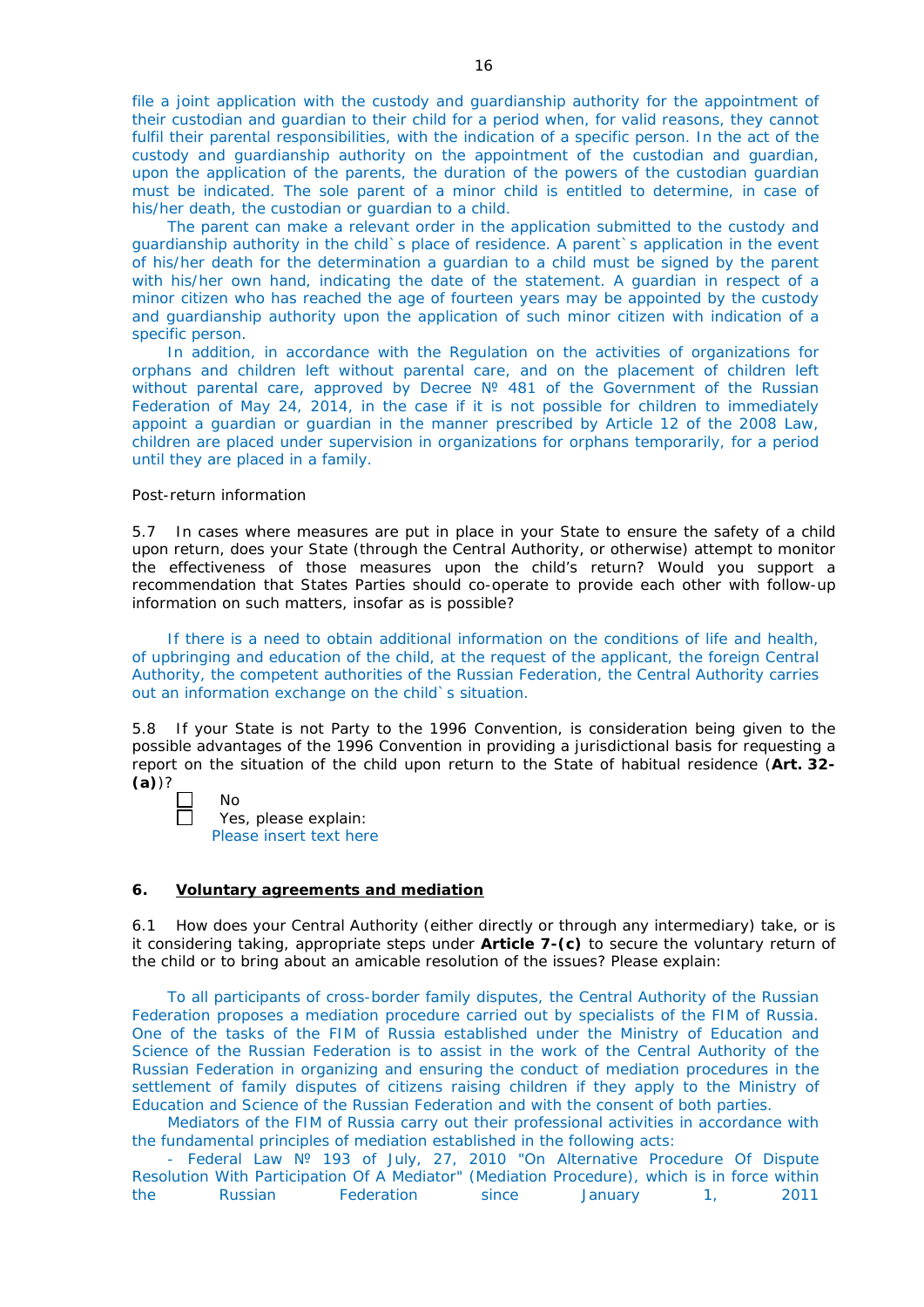(http://www.mediacia.com/files/Documents/zakon%201.pdf?PHPSESSID=924u67vum80qb 8s5hd931o9u14; http://www.mediacia.com/files/Documents/Law\_eng1.pdf);<br>Code of Conduct for Mediators of the Russian

Code of Conduct for Mediators of the Russian Federation (http://www.mediacia.com/files/Documents/Codex.pdf);

- Guide to Good Practice under the Hague Convention of 25 October 1980 on the Civil Aspects of International Child Abduction. Mediation (http://www.hcch.net/upload/guide28mediation\_ru.pdf; http://www.hcch.net/upload/guide28mediation\_en.pdf).

All the services of mediation procedures to resolve family disputes coming to the Central Authority and considered under the 1980 Convention and the 1996 Convention, provided by the professional mediators of the Institute on the free of charge basis and in Russian, English, French and German.

6.2 In what ways have you used the "Guide to Good Practice on Mediation"12 for the purpose of implementing the 1980 Convention in your State? Please explain:

The principles set forth in the Guide to Best Practices of Mediation are applied in the work of the FIM of Russia. Specialists of the FIM of Russia have a special education, skills and abilities necessary in the practical work of the mediator. Mediation is carried out on a free basis, in each case by specialists of both sexes. Mediation is conducted in Russian, English, French and German. If necessary, an interpreter is available. Taking into account the specifics of the resolution of family disputes, the accompanying cultural aspects are considered. Mediation is carried out only with the voluntary consent of both parties of the conflict. If necessary, it is possible to conduct co-mediation and mediation at a distance with the use of technical means of communication. The mediation procedure is possible at any stage of the proceedings.

6.3 Has your State considered or is it in the process of considering the establishment of a Central Contact Point for international family mediation to facilitate access to information on available mediation services and related issues for cross-border family disputes involving children, or has this task been entrusted to the Central Authority?<sup>13</sup>

- $\Box$ No, please explain:
	- Please insert text here
- $\boxtimes$ Yes, please explain:

Information on the activities of the FIM of Russia is available in free access. The Russian Federal Institute of Mediation provides an approbation of the implementation of mediation procedures in conjunction with foreign media services.

## **7. Preventive measures**

7.1 Has your State taken steps to advance the development of a travel form under the auspices of the International Civil Aviation Organisation?14

 $\boxtimes$ No П

Yes, please describe: Please insert text here

7.2 Regardless of whether the International Civil Aviation Organisation adds the development of a travel form to its work programme, would your State support the development of a non-mandatory model travel form under the auspices of the Hague Conference?

 $\mathbf{L}$ Yes 反

<u>.</u>

No, please explain:

In each specific case, the court decides on who pays for travel expenses in connection with the return of the child. At the same time, the Central Authority of the Russian Federation does not provide financial assistance in connection with travel expenses

<sup>&</sup>lt;sup>12</sup> Available on the Hague Conference website at < www.hcch.net > under "Child Abduction Section" then "Guides to Good Practice".

<sup>&</sup>lt;sup>13</sup> As it has been encouraged in the Guide to Good Practice on Mediation, Chapter 4, on "Access to Mediation". par. 114-117. See also [Conclusions and Recommendations of the 2011](https://assets.hcch.net/upload/wop/concl28sc6_e.pdf) / 2012 Special Commission (*supra.* note 5) at par. 61.

<sup>14</sup> See the [Conclusions and Recommendations of the 2011](https://assets.hcch.net/upload/wop/concl28sc6_e.pdf) / 2012 Special Commission (*supra.* note 5) at par. 92.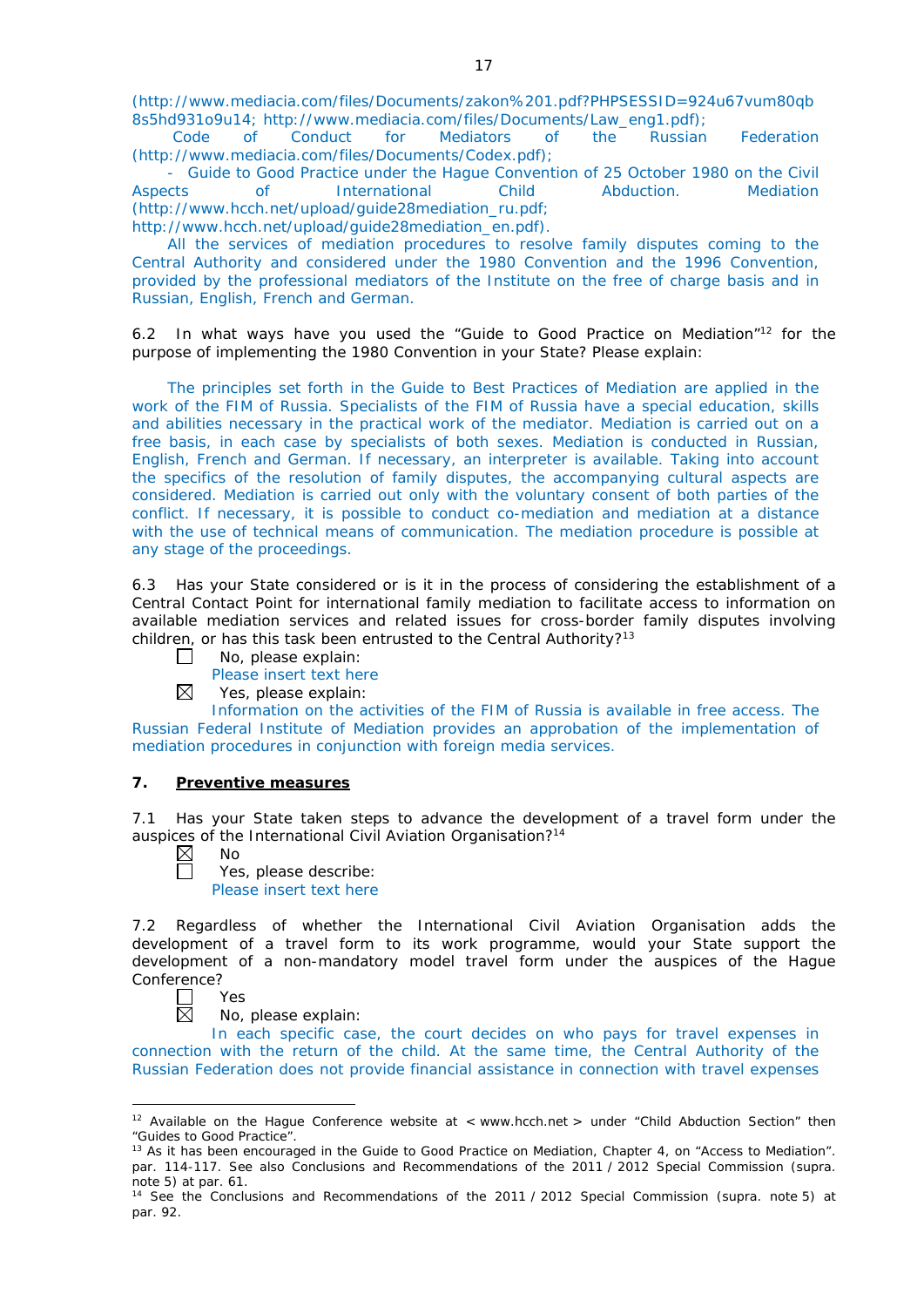related to the return of the child. The Central Authority of the Russian Federation is also not empowered to issue any migration documents to enable the parties or the child to return to a foreign state.

## **8. The Guide to Good Practice under the 1980 Convention**

8.1 In what ways have you used the Parts of the Guide to Good Practice<sup>15</sup> to assist in implementing for the first time, or improving the practical operation of, the 1980 Convention in your State?

a. Part I on Central Authority Practice. Please explain:

The Central Authority of the Russian Federation is implementing the recommendations of the Guide to Good Practice. The competence of the Central Authority, which exercises the functions of the 1980 Convention, is imposed on the Ministry of Education and Science of the Russian Federation in accordance with the Russian Government Decree № 1097 of 22 December 2011 "On the Central Authority Fulfilling Responsibilities Imposed On it by the Convention on the Civil Aspects of International Child Abduction". The Central Authority of the Russian Federation receives, confirms and works with applications for the return of a child wrongfully removed to the Russian Federation or retained within the Russian Federation or the exercise of access rights to a child. Applications can be received by post, e-mail and fax. Each application is registered with the registration number and registration date. The time for consideration of the application is 30 days, however, as a rule; the specialists of the Central Authority of the Russian Federation try to take the necessary measures within the framework of the case in the accelerated terms. If necessary, for example, when the 12-month deadline for filing an application for the return of the child is prompt, or in any other emergency, the requests are considered expedited. The Central Authority also informs the Russian court examining the case of custody or determining the place of residence of the child, in accordance with Article 16 of the 1980 Convention.

The Central Authority of the Russian Federation shall notify the Central Authority of foreign state of acceptance of any actions within the framework of the case consideration. After the receipt of the application for the 1980 Convention, the Central Authority of the Russian Federation requests the FBS of Russia to search of the removed child. At the same time, if the applicant does not have doubts about the location of the child, the Central Authority of the Russian Federation informs on the Russian court in which the applicant can apply for the protection of his parental rights. In the lack of information in the application, the Central Authority of the Russian Federation shall request the Central Authority of the foreign state for providing additional information to speed up the search of a child. After receipt of the relevant information on the location of the child within the territory of the Russian Federation, the Russian Central Authority of the Russian Federation sends it to the Central Authority of the foreign state. Although the Central Authority of the Russian Federation is not authorized to participate in the court proceedings, it nevertheless provides information support to the parties, the court, as well as to any interested parties.

In accordance with part 2 of Article 244.19 of the CPC RF copies of the court`s decisions on the application for the return of the child or on the exercise of the rights of access to a child shall be handed to the applicant or sent to him no later than the day following the day of the relevant determination. Copies of the decision of the court in the case of the return of the child or the exercise of the rights of access to a child shall be sent to the persons participating in the case, but not present at the hearing, and to the Central Authority no later than the day following the day of the adoption of the court decision in the final form (paragraph 4 of Article 244.19 of the CPC RF). A copy of the court decision shall be sent by the Central Authority of the Russian Federation with an enclosed short translation into English to the Central Authority of the foreign state.

If necessary, the Central Authority of the Russian Federation shall request the competent custody and guardianship authorities of the Russian Federation to provide a report on the state of health, on the living and upbringing conditions of the child.

If the requesting party is the Russian Federation, the Central Authority, upon receipt of an application for the return of the child or the exercise of access rights to a child, shall forward the request and the documents attached thereto with translation into English or the official language of the requested state to the Central Authority of the foreign state. The Central Authority of the Russian Federation shall inform the applicant on any measures

<sup>-</sup><sup>15</sup> All Parts of the Guide to Good Practice under the 1980 Convention are available on the Hague Conference website at < www.hcch.net > under "Child Abduction Section" then "Guides to Good Practice".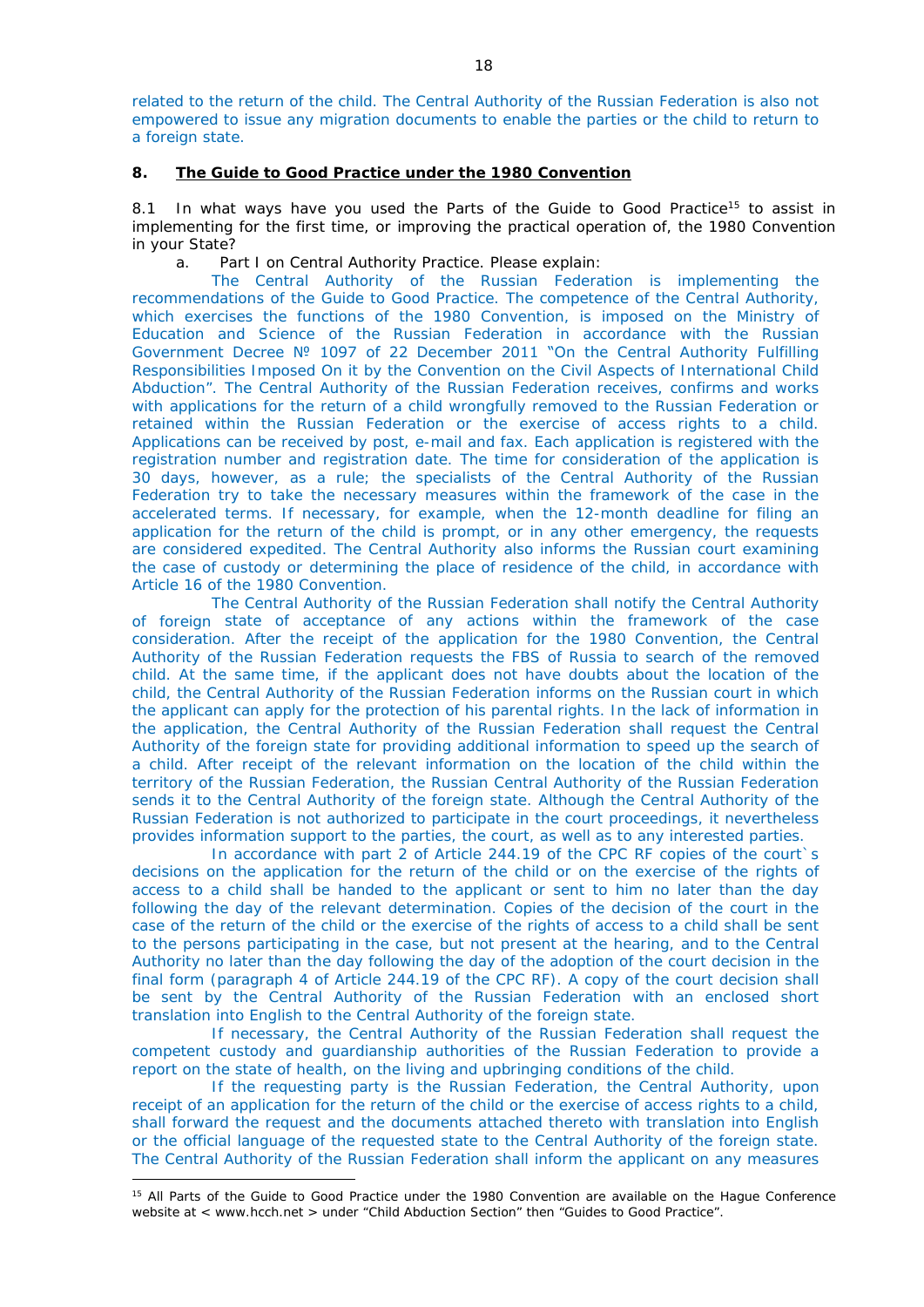taken by the Central Authority of the requested state.

# b. Part II on Implementing Measures. Please explain:

The Supreme Court of the Russian Federation in its work with competent Russian courts relies, among other things, on the provisions of the guidelines distributed along with other methodological materials by the Central Authority of the Russian Federation.

The Central Authority of the Russian Federation carries out the information support activities for the competent authorities under the 1980 Convention as well as interacts with all competent authorities of the Russian Federation and information exchange with other Central Authorities of the States Parties to the 1980 Convention. Throughout the territory of the Russian Federation, the provisions of the 1980 Convention are applied uniformly. Moreover, the provisions of the 1980 Convention were implemented in the current Russian legislation.

# c. Part III on Preventive Measures. Please explain:

Judicial bodies and other competent authorities of the Russian Federation implement the Guide in their practice. The provisions of the 1980 Convention are implemented in the legislation of the Russian Federation. In accordance with paragraph 1 of Article 61 of FC RF of the Russian Federation, both parents have equal rights and bear equal responsibility for their children (parental rights). At the same time, the removal of the child by one of the parents is not a crime and is not prosecuted by the criminal legislation of the Russian Federation.

# d. Part IV on Enforcement. Please explain:

Judicial bodies and other competent authorities of the Russian Federation implement in practice the recommendations of the Guidelines. Copies of the judgments in the cases of the return of the child or the exercise of access rights to a child are forwarded to all the parties concerned, as well as to the Central Authority of the Russian Federation. In accordance with Article 2 of the Federal Law № 229-FZ of October 2, 2007 "On the Enforcement Proceedings", the tasks of enforcement proceedings are the correct and timely execution of judicial acts, acts of other bodies and officials, and in cases provided for by the legislation of the Russian Federation, the execution of other documents to protect violated rights, freedoms and legitimate interests of citizens and organizations, as well as to ensure the fulfilment of obligations under international treaties of the Russian Federation. The FBS of Russia, in accordance with Article 1 of the Federal Law of July 21, 1997 № 118-FZ "On Bailiffs" is entrusted with the task to enforce the judicial acts, as well as acts stipulated by the Federal Law № 229-FZ of October 2, 2007 "On the Enforcement Proceedings".

8.2 How have you ensured that the relevant authorities in your State have been made aware of, and have had access to, the Guide to Good Practice?

The Central Authority of the Russian Federation ensures through the regular information exchange and meetings that the competent Russian authorities are informed on the provisions and the application of the 1980 Convention. Information on the 1980 Convention is also posted on the official website of the Ministry of Education and Science of the Russian Federation.

8.3 Do you have any other comments about any Part of the Guide to Good Practice?

Please insert text here

# **9. Publicity and debate concerning the 1980 Convention**

9.1 Has the 1980 Convention given rise to (a) any publicity (positive or negative) in your State, or (b) any debate or discussion in your national parliament or its equivalent?<br>  $\Box$  No

No 岗

Yes, please indicate the outcome of this debate or discussion, if any:

The conferences, seminars, meetings of experts, which discuss the application of the 1980 Convention are regularly organized on the territory of the Russian Federation.

9.2 By what methods does your State disseminate information to the public about the 1980 Convention?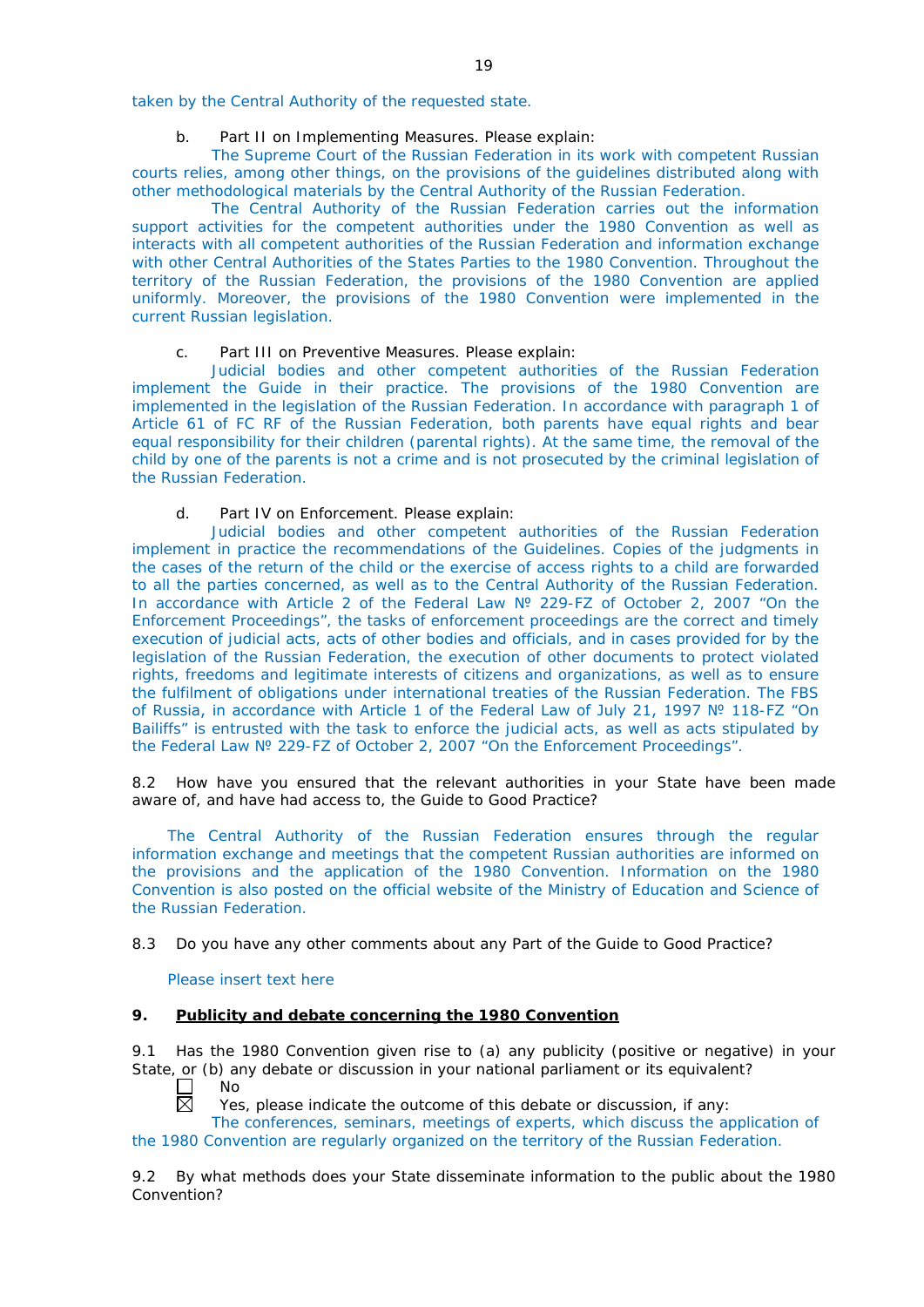The Central Authority, competent organizations, non-profit organizations, other interested structures organize regularly the training courses, seminars, expert meetings, at which information exchange is carried out on the best international practices of the 1980 Convention`s execution.

# **PART IV: TRANSFRONTIER ACCESS / CONTACT AND INTERNATIONAL FAMILY RELOCATION**

# **10. Transfrontier access / contact**<sup>16</sup>

10.1 Since the 2011 / 2012 Special Commission, have there been any significant developments in your State regarding Central Authority practices, legislation, procedural rules or case law applicable in cases of transfrontier contact / access?<br>  $\Box$  No<br>  $\boxtimes$  Yes, please explain:

No

-

Yes, please explain:

According to part 1 of Article 61 of the Family Code of the Russian Federation (hereinafter – the FC RF), parents have equal rights and bear equal responsibility in regard to their children (parental rights). The procedure for communication between the parent and the child can be established through the courts.

10.2 Please indicate any important developments in your State, since the 2011 / 2012 Special Commission, in the interpretation of **Article 21** of the 1980 Convention.

The Central Authority of the Russian Federation considered a number of applications for access rights` execution under the 1980 Convention. In part of them in order to better fulfil the rights of access of the abandoned parent to a child within the territory of the Russian Federation, the custody and guardianship authorities have been involved, including professional psychologists to establish contact between the parent and the child.

10.3 What problems have you experienced, if any, as regards co-operation with other States in respect of:

- a. the granting or maintaining of access rights; Please insert text here
- b. the effective exercise of rights of access; and Please insert text here
- c. the restriction or termination of access rights. Please insert text here

Please provide case examples where possible. Please insert text here

10.4 In what ways have you used the "General Principles and Guide to Good Practice on Transfrontier Contact Concerning Children"17 to assist in transfrontier contact / access cases in your State? Can you suggest any further principles of good practice?

The "General Principles and Guide to Good Practice" was taken into account in the practice of the Central Authority of the Russian Federation. In accordance with part 1 of Article 55 of the FC RF a child has the right to communicate with both parents, grandfather, grandmother, brothers, sisters and other relatives. The divorce of the parents, recognition of it as invalid or separation of parents does not affect the rights of a child.

In the case of separation of parents, a child has the right to communicate with each of them. The child has the right to communicate with his/her parents also if they live in

<sup>&</sup>lt;sup>16</sup> See the [Conclusions and Recommendations](https://assets.hcch.net/upload/concl28sc5_e.pdf)</u> of the 2006 Special Commission (*supra.* note 5) at paras 1.7.1 to 1.7.3.

<sup>&</sup>lt;sup>17</sup> Available on the Hague Conference website at < www.hcch.net > under "Child Abduction Section" then "Guides to Good Practice".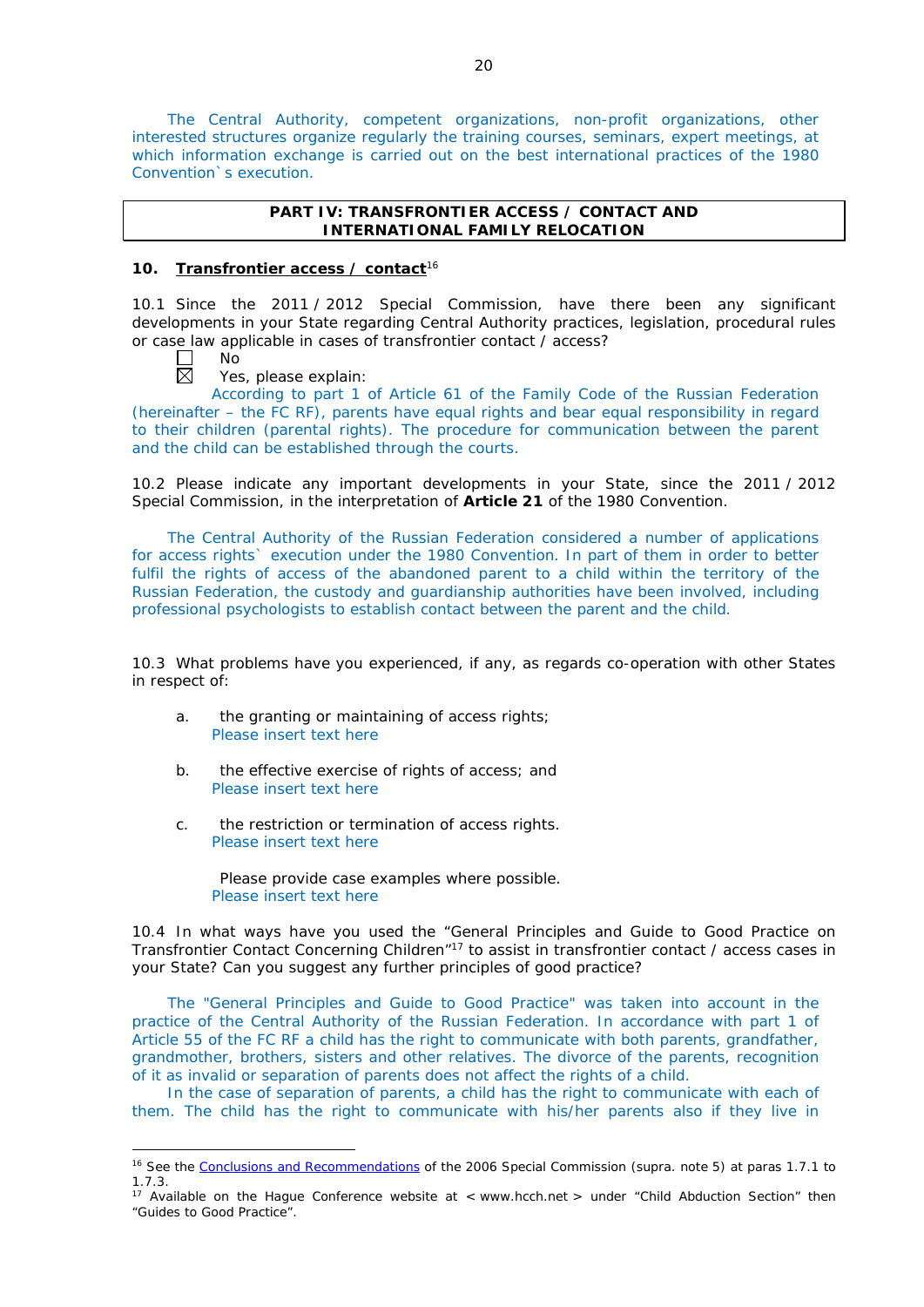<u>.</u>

## **11. International family relocation**<sup>18</sup>

11.1 Since the 2011 / 2012 Special Commission, have there been any significant developments in your State regarding the legislation, procedural rules or case law applicable to international family relocation? Where possible, please explain these developments in the legislation, procedural rules or case law:

Legislation of the Russian Federation, taking into account the provisions of the 1980 Convention, creates conditions and procedures for international family reunification. According to part 2 of Article 54 every child has the right to live and be educated in the family, as far as possible, the right to know his/her parents, the right to care from them, the right to live together with them, except when it is contrary to his/her interests.

The child has the rights to be educated by his/her parents, ensuring his/her interests, comprehensive development and respect for his/her human dignity.

In the absence of parents, when there is the deprivation of their parental rights and in other cases of loss of parental care, the right of a child to be raised in the family is provided by the custody and guardianship authority in the procedure established by Chapter 18 of the FC RF.

In accordance with part 2 of Article 65 of the FC RF the place of residence of children when the separation of parents is established by agreement of the parents.

In the absence of an agreement, the dispute between the parents shall be resolved by the court taking in keeping with the interests of the children and taking into account the their opinion. At the same time, the court takes into account the attachment of the child to each of the parents, brothers and sisters, the age of the child, the moral and other personal qualities of the parents, the relationship existing between each parent and the child, the possibility of creating the child`s conditions for upbringing and development (occupation, material and marital status of parents, etc.).

In accordance with Article 66 of the FC RF:

1. The parent, residing apart from the child, shall have the right to communicate with the child and to take part in his upbringing and in resolving the issue of the child's receiving an education. The parent, with whom the child lives, shall not prevent the child's communication with the other parent, unless such communication damages the child's physical and mental health or his moral development.

2. The parents shall have the right to conclude a written agreement on the way the parent, residing apart from the child may execute his parental duties. If the parents cannot reach an agreement, the dispute shall be resolved in court with the participation of the guardianship and trusteeship body, upon the claim of the parents (of one of them). On parents' demand (one of them) in order, provided by the civil procedure legislation, the court with the obligatory participation of the custody and guardianship authority has the right to determine the way of fulfilling of parental rights during the period before the court decision is entered into force.

3. In the case of non-abidance by the court decision, the measures, stipulated by the civil procedural legislation, shall be applied to the guilty parent. In the case of persistent non-fulfilment of the court decision, the court shall have the right, upon the claim of the parent residing apart from the child, to take a decision on passing the child over to him; proceeding from the child's interests and taking into account the child's opinion.

4. The parent residing apart from the child shall have the right to get information on his/her child from educational establishments and medical centres, from institutions for social protection of the population and also from other similar institutions. The information may be refused only if the parent presents a threat to the child's life and health. The refusal to provide information may be disputed in court.

In accordance with part 2 of Article 14 of the Federal Law № 62-FZ of May 31, 2002

<sup>&</sup>lt;sup>18</sup> See the Conclusions and Recommendations of the 2006 Special Commission meeting at paras 1.7.4 to 1.7.5: *"*1.7.4 The Special Commission concludes that parents, before they move with their children from one country to another, should be encouraged not to take unilateral action by unlawfully removing a child but to make appropriate arrangements for access and contact preferably by agreement, particularly where one parent intends to remain behind after the move.

<sup>1.7.5</sup> The Special Commission encourages all attempts to seek to resolve differences among the legal systems so as to arrive as far as possible at a common approach and common standards as regards relocation."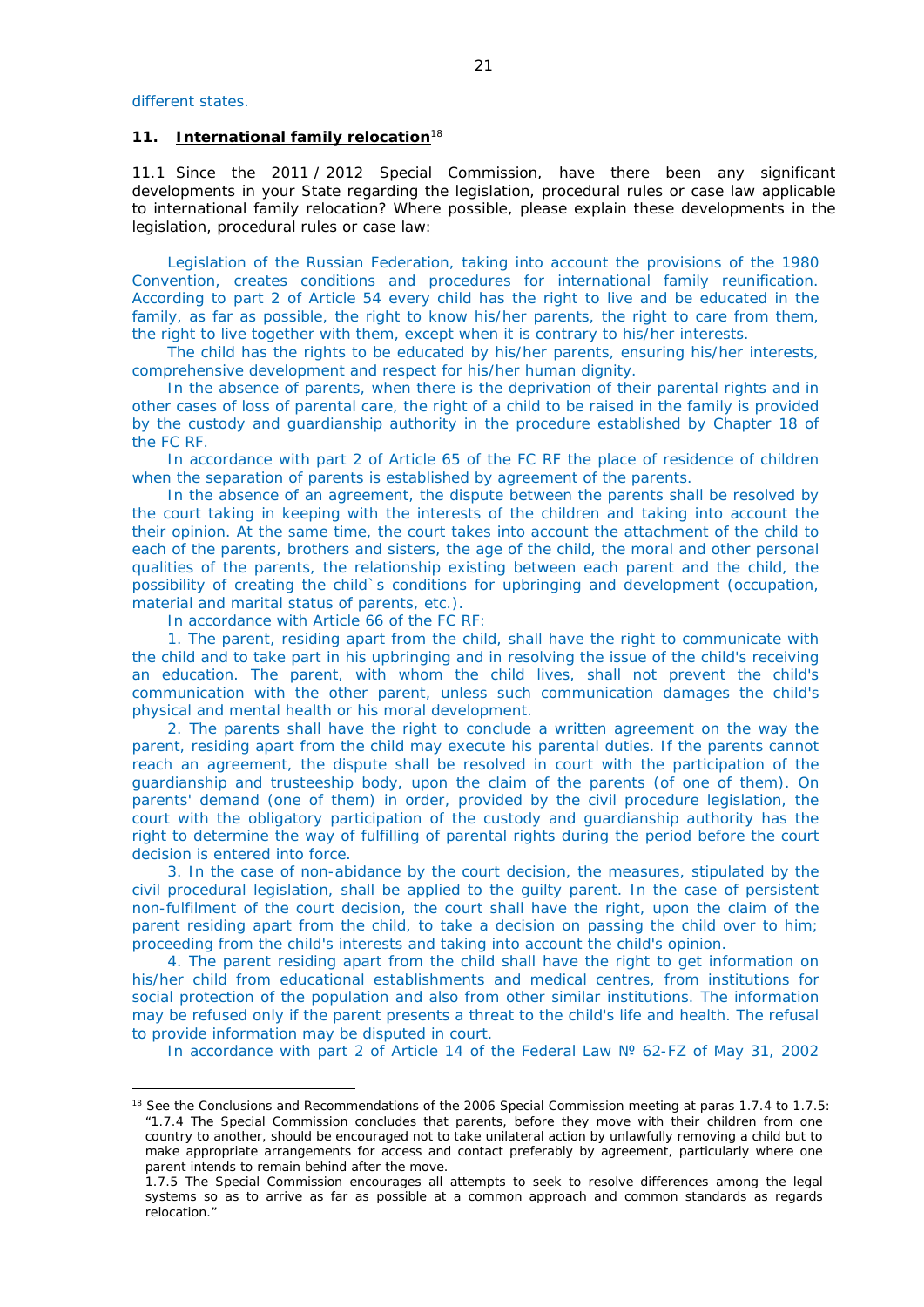(as amended on May 1, 2016) "On the Citizenship of the Russian Federation", foreign citizens and stateless persons residing in the territory of the Russian Federation are entitled to apply for citizenship of the Russian Federation in a simplified manner, without observing the condition on the term of residence established by clause "a" of part one of Article 13 of this Federal Law, if the said citizens and persons:

b) are married to a citizen of the Russian Federation for at least three years;

c) have a child who is a citizen of the Russian Federation - if the other parent of that child who is a citizen of the Russian Federation has died or has been recognized by a decision of a court that has entered into legal force as missing incompetent or incapacitated, deprived of parental rights or restricted in parental rights.

## **PART V: NON-CONVENTION CASES AND NON-CONVENTION STATES**

#### **12. Non-Convention cases and non-Convention States**

12.1 Are there any States that you would particularly like to see become a State Party to the 1980 Convention? If so, what steps would you suggest could be taken to promote the Convention and encourage ratification of, or accession to, the Convention in those States? Please explain:

The Central Authority of the Russian Federation is awaiting a declaration recognizing the accession of foreign states that became parties to the 1980 Convention earlier than Russia, but to date have not recognized its accession. At the same time, it is possible to note the following states whose accession to the 1980 Convention is expected by the Central Authority of the Russian Federation due to the large volume of cross-border disputes: Egypt, Syria and Turkey.

12.2 Are there any States which are not Parties to the 1980 Convention or not Members of the Hague Conference that you would like to see invited to the Special Commission meeting in 2017?

The Central Authority of the Russian Federation supports the participation of any states that currently are not parties to the 1980 Convention.

*The "Malta Process"*<sup>19</sup>

12.2 In relation to the "Malta Process":

a. Do you have any comment to make on the "Principles for the Establishment of Mediation Structures in the context of the Malta Process" and the accompanying Explanatory Memorandum?20 Please insert text here

b. Have any steps been taken towards the implementation of the Malta Principles in your State and the designation of a Central Contact Point, in order to better address cross-border family disputes over children involving States that are not a Party to the 1980 and 1996 Hague Conventions?

П No

<u>.</u>

岗 Yes, please explain:

Specialists of the FIM of Russia conduct a mediation procedure in any family conflicts. Even if the state is not a party to the 1980 Convention, the Central Authority of the Russian Federation suggests that the parties the mediation

<sup>&</sup>lt;sup>19</sup> The "Malta Process" is a dialogue between certain States Parties to the 1980 and 1996 Conventions and certain States which are not Parties to either Convention, with a view to securing better protection for crossborder rights of contact of parents and their children and addressing the problems posed by international abduction between the States concerned. For further information see the Hague Conference website at < www.hcch.net > under "Child Abduction Section" then "Judicial Seminars on the International Protection of Children".

<sup>20</sup> The Principles and Explanatory Memorandum were circulated to all Hague Conference Member States and all States participating in the Malta Process in November 2010. They are available on the Hague Conference website at < www.hcch.net > under "Child Abduction Section" then "Judicial Seminars on the International Protection of Children".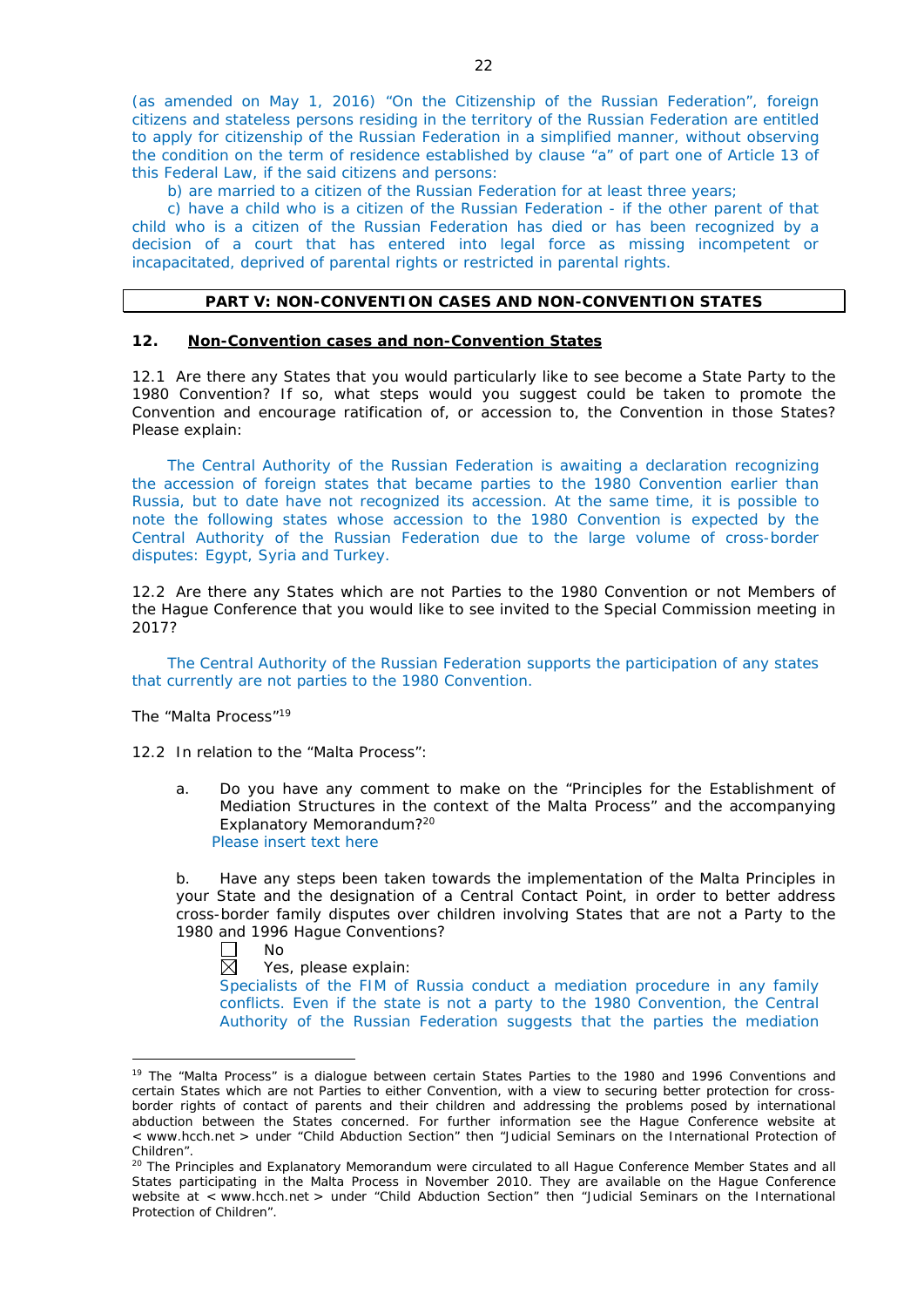procedure in order to resolve their dispute.

c. What is your view as to the future of the "Malta Process"?

The Central Authority of the Russian Federation positively assesses the steps taken in the framework of the "Malta Process". With the large number of states that are not Parties to the 1980 Convention, and also due to cultural and legal differences and at the same time the difficulties in resolving family conflicts, the Central Authority of the Russian Federation welcomes the development of this mechanism aimed at establishing a dialogue among States Parties to the 1980 Convention and states that did not accede to the 1980 Convention. A particularly significant factor is the support for the achievement between states of bilateral agreements on family issues and the protection of the child`s rights.

## **PART VI: TRAINING AND EDUCATION AND THE TOOLS, SERVICES AND SUPPORT PROVIDED BY THE PERMANENT BUREAU**

## **13. Training and education**

13.1 Can you give details of any training sessions / conferences organised in your State to support the effective functioning of the 1980 Convention, and the influence that such sessions / conferences have had?

The bilateral meetings of the Central Authorities of the Russian Federation and France, Finland, Switzerland and other countries were held. Representatives of the Central Authority of the Russian Federation provide assistance in organizing training courses for lawyers in the application of the 1980 Convention. The Central Authority of the Russian Federation organizes regularly international educational conferences and seminars.

With the direct support of the Central Authority of the Russian Federation, conferences and seminars are held on the bases of the FIM of Russia and RUDN University. These events aim to familiarize judges, custody and guardianship authorities, children`s rights ombudsmen, their representatives and other stakeholders with the main provisions of the 1980 Convention, with the peculiarities of conventional legal regulation, and the most common difficulties in the practice of execution of the 1980 Convention.

#### **14. The tools, services and support provided by the Permanent Bureau**

#### *In general*

-

14.1 Please comment or state your reflections on the specific tools, services and support provided by the Permanent Bureau to assist with the practical operation of the 1980 and 1996 Conventions, including:

a. The Country Profile available under the Child Abduction Section.

It is used by the Central Authority of the Russian Federation and other competent bodies in daily work on the application of the 1980 Convention. On June 23, 2016, the Country Profile was published. At the same time, in order to clarify some issues of legislation and practice of foreign states, the Central Authority of the Russian Federation is also studying published Country Profiles of other states.

b. INCADAT (the international child abduction database, available at < www.incadat.com >).

It is used by the Central Authority of the Russian Federation and other competent bodies in daily work on the application of the 1980 Convention. The materials on Russian judicial decisions are planned for publication.

c. *The Judges' Newsletter* on International Child Protection - the publication of the Hague Conference on Private International Law which is available online for free;<sup>21</sup> The relevant information is taken into account by the competent authorities in

<sup>&</sup>lt;sup>21</sup> Available on the Hague Conference website at < www.hcch.net > under "Child Abduction Section" and "Judges' Newsletter on International Child Protection". For some volumes of *The Judges' Newsletter*, it is possible to download individual articles as required.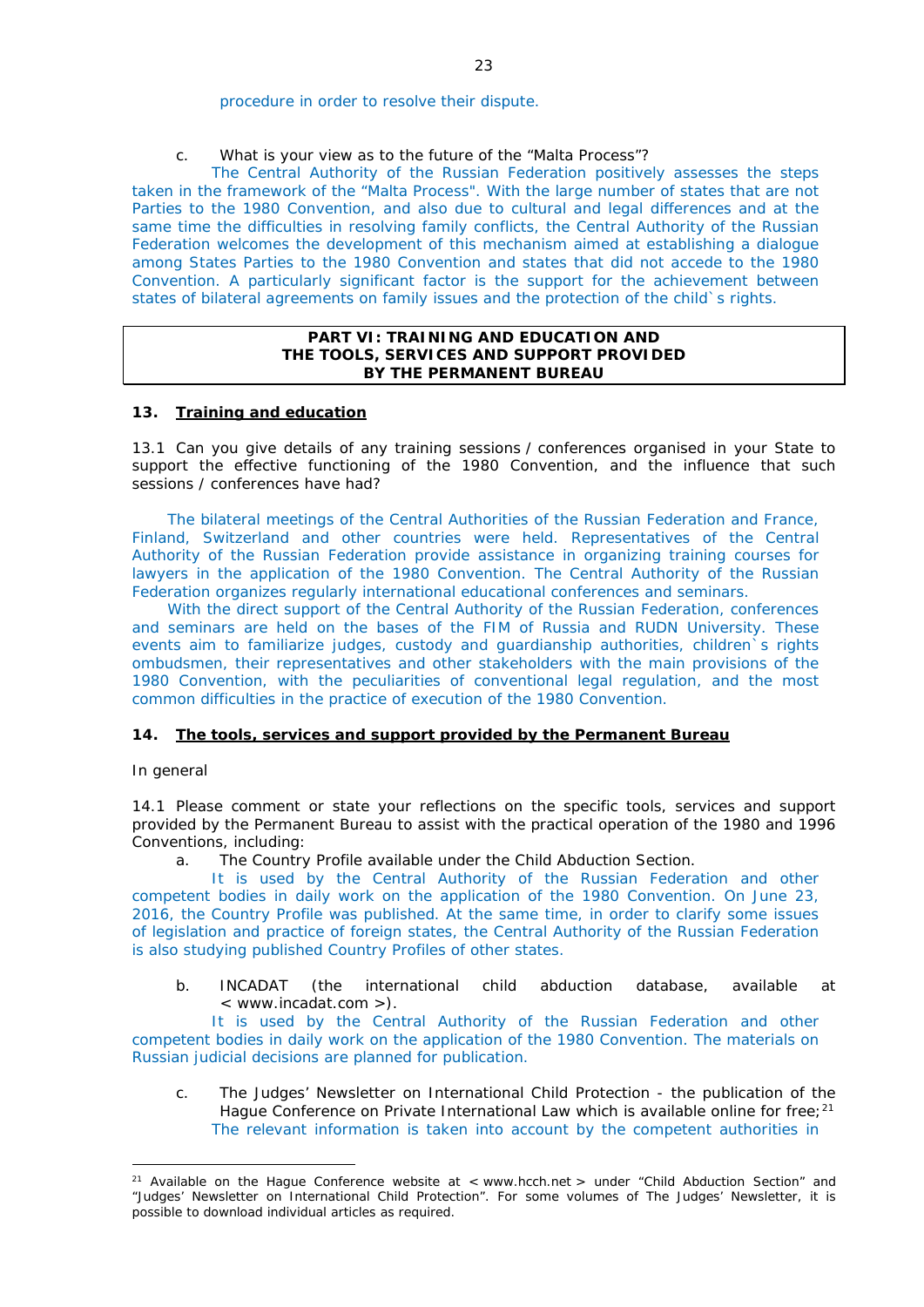the daily work on the application of the 1980 Convention.

d. The specialised "Child Abduction Section" of the Hague Conference website  $(<$  www.hcch.net >);

It is used by the Central Authority of the Russian Federation and other competent authorities in the daily work on the application of the 1980 Convention.

e. INCASTAT (the database for the electronic collection and analysis of statistics on the 1980 Convention):  $22$ 

INCASTAT is used by the Central Authority of the Russian Federation and other competent authorities in the daily work on the application of the 1980 Convention.

f. Providing technical assistance and training to States Parties regarding the practical operation of the 1980 and 1996 Conventions.<sup>23</sup> Such technical assistance and training may involve persons visiting the Permanent Bureau or, alternatively, may involve the Permanent Bureau organising, or providing assistance with organising, national and international judicial and other seminars and conferences concerning the Convention(s) and participating in such conferences;

The Central Authority of the Russian Federation is ready to participate in the implementation of technical consultations on the basis of the HCCH.

g. Encouraging wider ratification of, or accession to, the Convention(s), including educating those unfamiliar with the Convention(s);  $24$ 

For its part, the Central Authority of the Russian Federation is ready to provide all possible assistance in providing informative assistance to involve more states in the process of accession to the 1980 Convention.

h. Supporting communications between Central Authorities, including maintaining their contact details updated on the HCCH website;

The Central Authority of the Russian Federation is ready to participate in the development of the information interaction between the Central Authorities of the States Parties to the 1980 Convention. The contact details of the representatives of the Central Authority are freely available.

i. Supporting communications among Hague Network Judges and between Hague Network Judges and Central Authorities, including maintaining a confidential database of up-to-date contact details of Hague Network Judges

In the long term, the Central Authority of the Russian Federation is ready to consider this issue.

#### *Other*

14.2 What other measures or mechanisms would you recommend:

- a. To improve the monitoring of the operation of the Conventions; Please insert text here
- b. To assist States in meeting their Convention obligations; and Please insert text here
- c. To evaluate whether serious violations of Convention obligations have occurred? Please insert text here

# **PART VII: PRIORITIES AND RECOMMENDATIONS FOR THE SPECIAL COMMISSION AND ANY OTHER MATTERS**

<sup>&</sup>lt;u>.</u> <sup>22</sup> Further information is available via the Hague Conference website at < www.hcch.net > under "Child Abduction Section" then "INCASTAT".

Such technical assistance may be provided to judges, Central Authority personnel and / or other professionals involved with the practical operation of the Convention(s).

<sup>&</sup>lt;sup>24</sup> Which again may involve State delegates and others visiting the Permanent Bureau or, alternatively, may involve the Permanent Bureau organising, or providing assistance with organising, national and international judicial and other seminars and conferences concerning the Convention(s) and participating in such conferences.